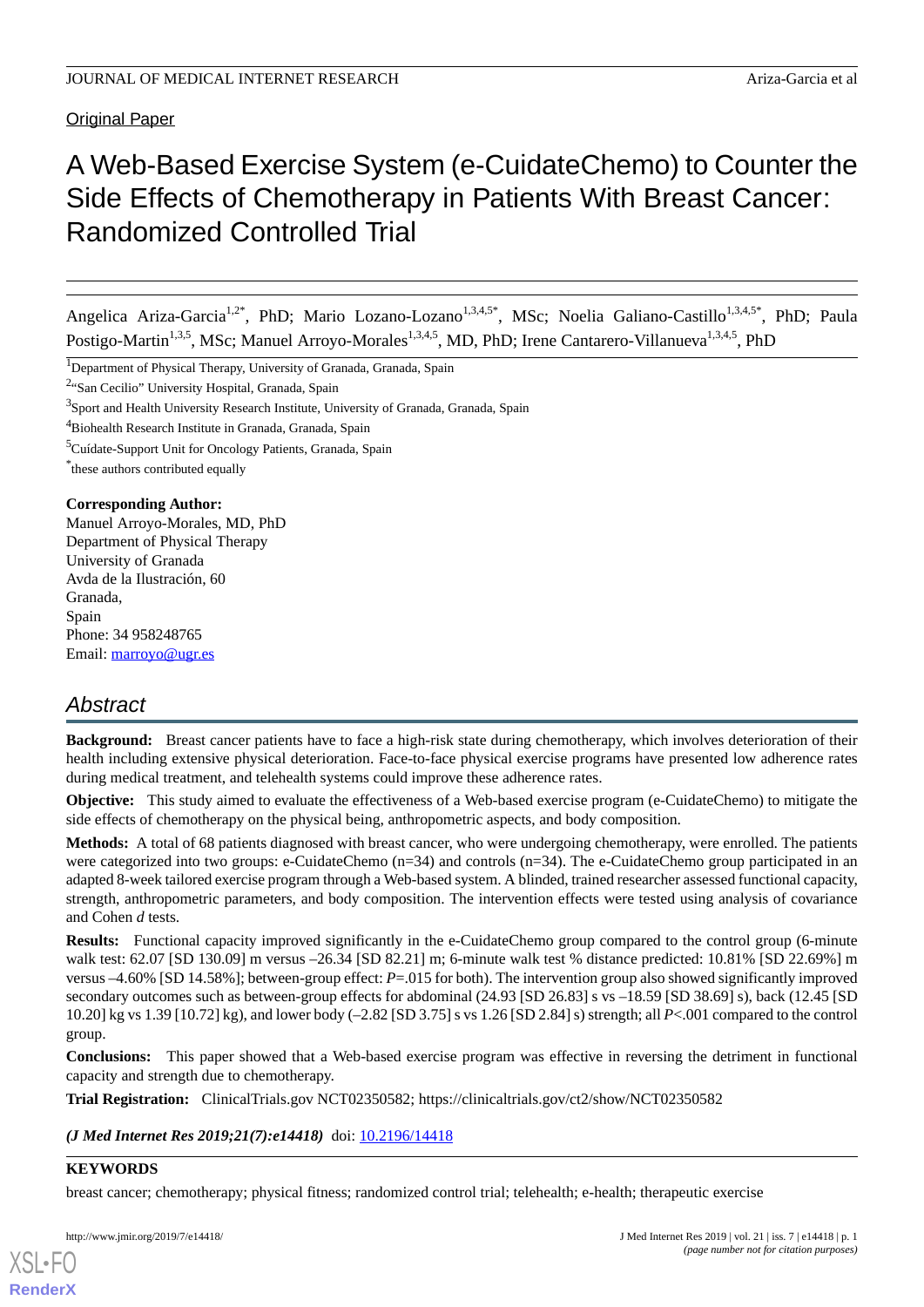# *Introduction*

A diagnosis of cancer is followed by physical and emotional exhaustion that reduces the quality of life. These functional impairments seem to be aggravated with surgery and radiotherapy plus chemotherapy [[1\]](#page-10-0) are linked to a decrease in the level of physical activity of up to 50% [\[2](#page-10-1)]. The reduction in physical activity is not only an important deterioration of patients' physical capacity [\[3](#page-10-2)], but also associated with metabolic changes [[4\]](#page-10-3), which increase both the recurrence of cancer and the risk of death [[5\]](#page-10-4). During the treatment, a high-risk period occurs wherein patients with breast cancer become especially sensitive; this period involves a deterioration of health, creating a vicious circle that is difficult to break due to the physical and psychological state of the patients.

There has been a growing interest in rehabilitation through physical activity during cancer treatment in the last few years due to the health related-benefits of such rehabilitation. Patients undergoing chemotherapy find it challenging to maintain a physically active lifestyle during their treatment [[2\]](#page-10-1), and physical activity programs following the American College of Sports Medicine guidelines [\[6](#page-10-5)] are accepted as effective, safe, and well tolerated in patients with breast cancer who are undergoing chemotherapy [\[7](#page-10-6),[8](#page-10-7)]. These programs focus on aerobic, resistance, and stretching exercises with a moderate-high intensity and could successfully address fatigue and quality of life [[9\]](#page-10-8) as well as cardiorespiratory fitness, return to work, and body composition [[10\]](#page-10-9). Furthermore, there may be a positive effect of taking part in physical activity programs to optimize chemotherapy completion rates  $[11]$  $[11]$ . It is necessary to emphasize the potential clinical implications of this fact, because greater chemotherapy completion rates may improve disease-free and overall survival [[12\]](#page-10-11). Furthermore, exercise could be the key to counter the effects of chemotherapy and radiation during anticancer treatments [[13\]](#page-10-12).

Nevertheless, it is not usual for patients with breast cancer to participate in tailored exercise programs during chemotherapy. Several barriers to exercise in these patients, such as time constraints, confusion regarding the safety of returning to exercise, lack of access to standardized breast cancer–specific exercise programs, or cancer- and treatment-related side effects [[14\]](#page-10-13), have been identified. The high costs involved in carrying out on-site physical exercise programs is also linked to this situation. A recent study showed that an on-site physical activity program during chemotherapy is not cost-effective for patients with breast cancer, as such an exercise program accounts for 30% of the total costs [\[15](#page-10-14)]. Therefore, alternatives to improve these difficulties are urgently needed, with programs that can be adapted according to each patient in terms of intensity and flexibility.

To combat this issue, current technological advances propose a real alternative that has already shown encouraging results. In our recent study, we found that Web-based systems are effective for improving not only the quality of life, pain, muscle strength, and fatigue [[16\]](#page-10-15), but also the functional capacity and cognition [\[17](#page-11-0)] in survivors of breast cancer. In addition, this program showed a high rate of adherence (93.9%). In fact, new

 $XS$  $\cdot$ FC **[RenderX](http://www.renderx.com/)** Web-based systems are also effective in producing behavior changes in terms of diet and physical activity [\[18](#page-11-1)]. Nevertheless, few studies have addressed this contemporary topic within the chemotherapy field, the majority of which are nonrandomized controlled trials [[19-](#page-11-2)[22](#page-11-3)]. Most previous experiences with telehealth systems for patients undergoing chemotherapy aimed at self-management, patient assessment, coaching, or alerting a clinician [\[19](#page-11-2)], but did not seek specific exercise training or the specific intention to avoid worsening of one's condition. In addition, the literature reveals that self-care systems in patients with chemotherapy are ineffective in managing different symptoms such as fatigue, and therefore, more intervention studies are required to evaluate better strategies for support of cancer patients [[23\]](#page-11-4). A single-arm pilot study [[20\]](#page-11-5) proposed a telephone-based exercise intervention to improve fitness, psychological, and anthropometric measures. However, the participants did not receive an adequate tailored intervention [[21\]](#page-11-6), or audiovisual material was used [[22\]](#page-11-3).

This randomized controlled trial (RCT) aimed to determine the effectiveness of an 8-week low-intensity Web-based therapeutic exercise program for improving the functional capacity, strength, anthropometric parameters, and body composition of patients with breast cancer. We hypothesized that the e-CuidateChemo would prevent the loss of functional capacity and strength and negative changes in anthropometric parameters and body composition after the program in patients with breast cancer undergoing chemotherapy.

# *Methods*

#### **Study Design and Participants**

This was a two-arm, assessor-blinded, parallel, efficacy RCT (ClinicalTrials.gov: NCT02350582) in which 68 patients with breast cancer undergoing chemotherapy were randomized into the e-CuidateChemo group (n=34) or the control group (n=34). The RCT was performed from September 2013 to June 2015 at a physical therapy laboratory at the University of Granada (Spain). Patients were eligible if they met the following inclusion criteria: diagnosis of stage I-IIIA breast cancer , medical clearance to participate, at the beginning of the chemotherapy, basic ability to use a computer or living with someone who could supervise the first steps using the Web, and having internet access. The participants were excluded if they had a chronic disease or an orthopedic issue that would interfere with the ability to participate in a physical activity program and if they had not provided informed consent.

The Research Ethics Committee of the University of Granada (FIS PI-0457-2010) approved this trial. This trial was performed according to the Helsinki Declaration [\[24](#page-11-7)] and the Spanish Biomedical Research Law (14/2007). An oncologist from the chemotherapy unit of the Hospital Virgen de las Nieves (Granada) obtained written informed consent from all participants after the first contact as per the recommendations [[25\]](#page-11-8) and recruited the patients according to the established criteria.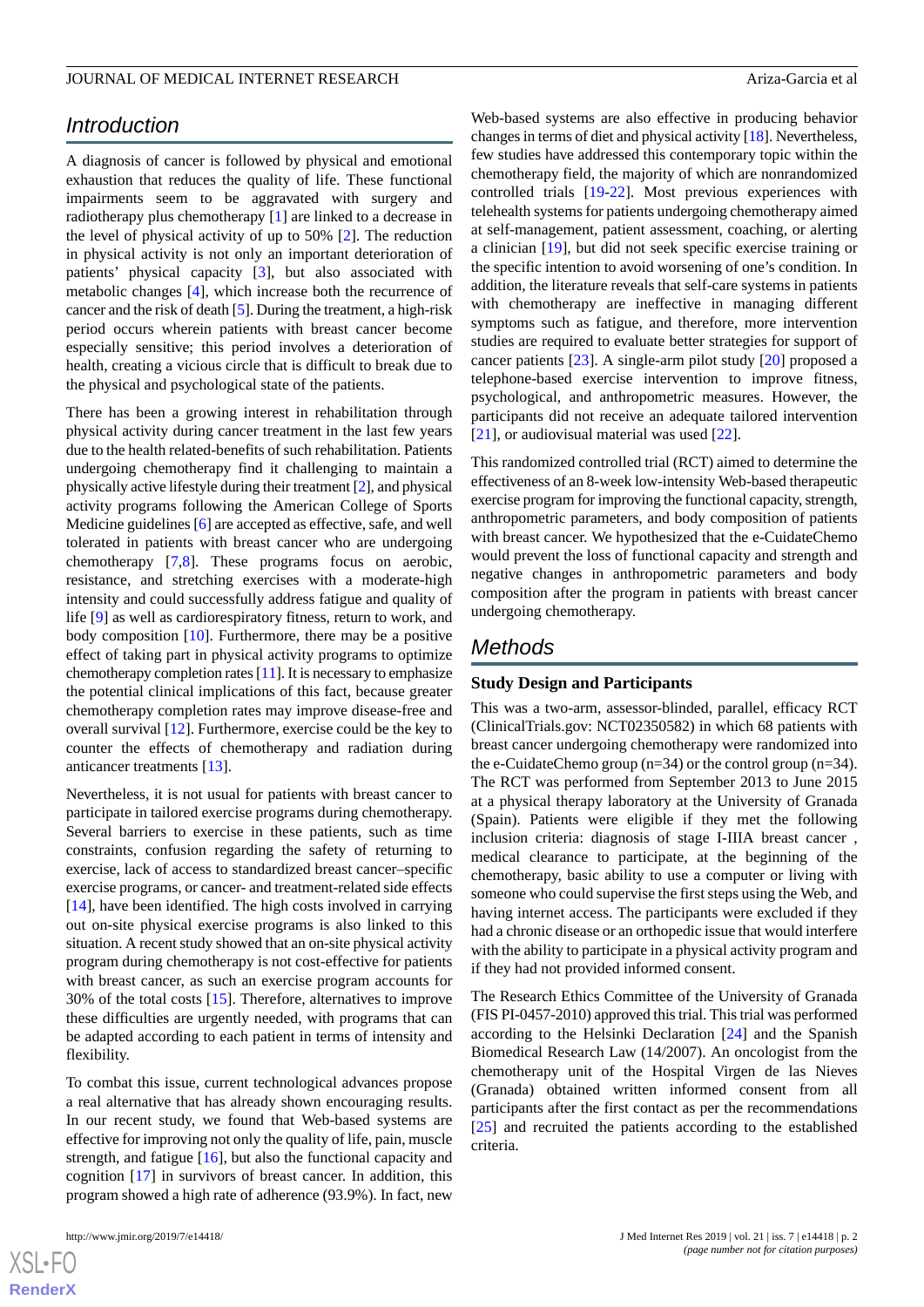#### **Randomization and Masking**

After completion of the baseline assessment, the eligible patients were randomized into either the e-CuidateChemo group or the control group by using computer-generated numbers (EPIDAT 3.1, Xunta de Galicia Department of Public Department, Coruna, Spain, and Pan American Health Organization, Washington, DC). The researcher in charge of the assessments, with several years of experience with cancer patients, was blinded to the patients' randomization ([Figure 1\)](#page-2-0). Thereafter, the sequence was introduced by an external member in sealed opaque envelopes that were opened after the baseline assessment.

<span id="page-2-0"></span>**Figure 1.** Recruitment and randomization flow diagram process.

#### **Sample Size Calculation**

The sample size and power calculations for this trial were obtained through the overall functional capacity using the 6-minute walk test (6MWT). This was considered the principal outcome of this RCT, especially if we take into account the data reported in a previous study that used a similar online rehabilitation system [\[17](#page-11-0)]. The sample size was set at 68 participants (34 per group), providing a 90% power (with a 5% significance) and considering a 30% loss to follow-up due to the specific characteristics of this population. The study recruitment was completed when the predefined sample size was reached.



#### **Intervention**

[XSL](http://www.w3.org/Style/XSL)•FO **[RenderX](http://www.renderx.com/)**

The e-CuidateChemo Intervention is a telerehabilitation program that uses an online system [\[26](#page-11-9)] adapted to individual requirements. The system is an 8-week program with three sessions per week (on nonconsecutive days). Each session was

organized into a warm up, a main, and a cool down part. The aerobic exercise intensity was between 45% and 60% of the maximum heart rate [\[27](#page-11-10)] and lasted for 15-30 minutes. There were a total of 5 strength exercises ([Table 1](#page-3-0) and [Textbox 1](#page-3-1)) of low intensity with functional implementation. The exercises,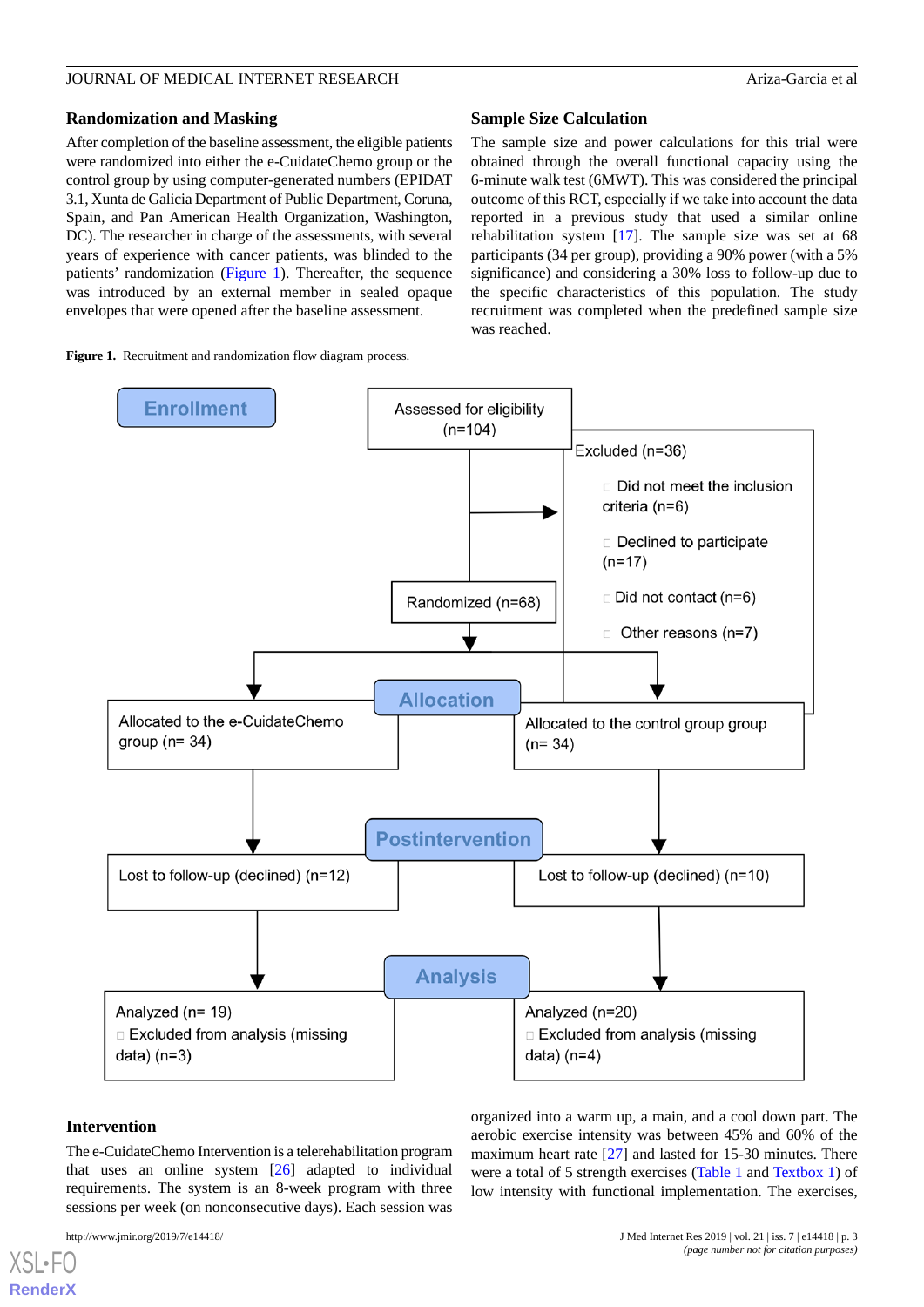that is, their volume and intensity, were adapted for each patient according to the baseline assessment. This online system was previously used in breast cancer survivors and showed very high efficiency [[16\]](#page-10-15). As a result, a specific therapeutic exercise program taking into account the special needs of patients with breast cancer who are undergoing chemotherapy has now been developed.

The e-CuidateChemo system also included a communication system between patients and research staff through an internal service. The research team controlled whether the participants received any additional care apart from our intervention. Moreover, weekly contacts were made to ensure correct performance of the intervention and to adapt the intervention to the participants' chemotherapy cycles.

The control group received the usual care with some written basic recommendations for physical exercise, following the general recommendations of the American College of Sports Medicine [\[6](#page-10-5)]. The research team controlled the changes in the level of physical activity of these participants through the International Physical Activity Questionnaire. Once the intervention was complete, the control participants were offered participation in the same Web-based exercise program as the intervention group for ethical reasons. No data were recorded from these patients.

<span id="page-3-0"></span>**Table 1.** Resistance exercises through the e-CuidateChemo telehealth program.

| Material and week    | Time (min) | Volume                               | Intensity criteria (Borg rating) |
|----------------------|------------|--------------------------------------|----------------------------------|
| Self-supporting      |            |                                      | $10-13^a$                        |
| $\mathbf{1}$         | 15         | Training: $1\times10-12$ repetitions |                                  |
| 2                    | 15         | $1\times12$ repetitions              |                                  |
| 3                    | 20         | $(2\times8$ repetitions) 30 seconds  |                                  |
| 4                    | 20         | $(2\times10$ repetitions) 30 seconds |                                  |
| <b>Elastic bands</b> |            |                                      | $10-13^a$                        |
| 5                    | 20         | Training: $1\times12$ repetitions    |                                  |
| 6                    | 25         | $(2\times12$ repetitions) 30 seconds |                                  |
| $\overline{7}$       | 25         | $(3\times8$ repetitions) 30 seconds  |                                  |
| 8                    | 20         | $(2\times12$ repetitions) 30 seconds |                                  |

<span id="page-3-1"></span><sup>a</sup>Two days with more than a rating of 13 on the Borg scale after training represents a decrease in the intensity of the training program.

**Textbox 1.** Resistance exercises.

| Push up: in standing (wall) or prone position (lying down) with/without support |  |
|---------------------------------------------------------------------------------|--|
| Squat: lifting arms at $90^{\circ}$                                             |  |

Rowing: in semisquat position

Lunge: front and side

Circular movement of the legs in supine position

#### **Outcomes**

All outcomes were assessed at baseline and after the 8-week program. A clinical and sociodemographic questionnaire was used for the assessments.

#### *Principal Variable: Functional Capacity*

The 6MWT is a useful measure of functional capacity [\[28](#page-11-11)] (H-P-COSMOS for graphics, Germany) [[29\]](#page-11-12). Prior to the test, all patients were familiarized with the treadmill protocol through training performed 2 hours before starting the test and with the period of rest. The participants were instructed to walk as far as possible for 6 minutes [\[28](#page-11-11)]. The 6MWT is an objective and reliable test (with an intraclass correlation coefficient  $[ICC] = 0.88$  [\[29](#page-11-12)]. The results of the 6MWT expressed as percent predicted values were calculated using the reference equation described previously by Enright and colleagues [\[30](#page-11-13)]. Finally, participants were distributed for secondary analyses as per their

[XSL](http://www.w3.org/Style/XSL)•FO **[RenderX](http://www.renderx.com/)**

physical activity capacity (normal vs impaired) by using the 75% cutoff, according to Enright and colleagues [[30\]](#page-11-13).

#### *Outcomes Variables*

#### **Abdominal Strength**

The abdominal endurance was measured with the patient lying on their back and their knees bent. The patients were instructed to keep the following position as long as possible: arms lifted with the palms guided to the level of the knees, avoiding the lower angle of the scapula from rising from the surface. The research team encouraged the patients and registered the number of seconds they held the position (max of 90 seconds). This is a reliable test with an ICC of 0.97 [\[31](#page-11-14)].

#### **Lower-Body Strength**

In the multiple sit-to-stand test, participants were asked to sit down and stand up from a chair 10 times as fast as possible.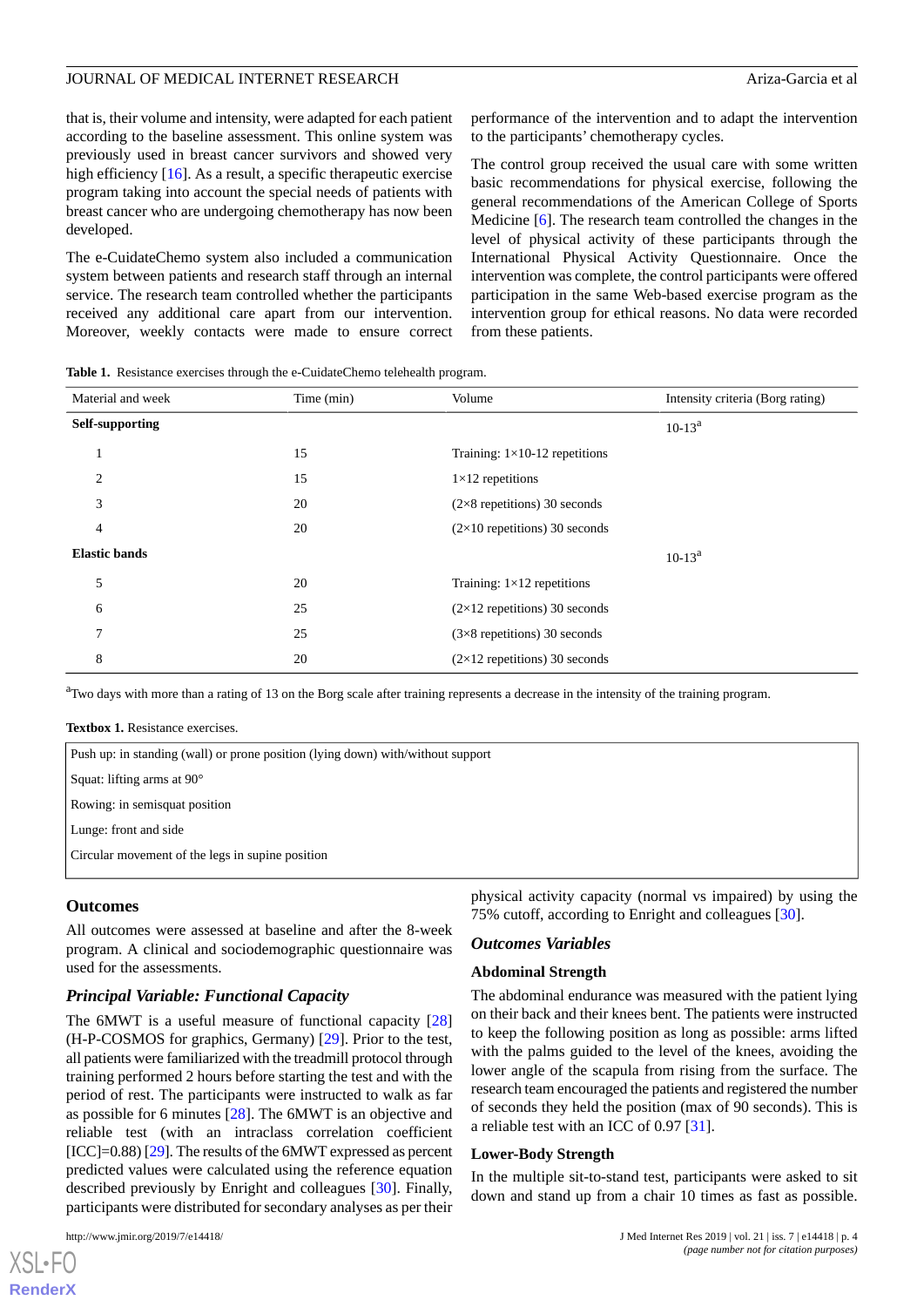The research staff recorded the length of completion of the test in seconds, which had a good reliability, with an ICC of 0.80 [[32\]](#page-11-15).

#### **Lumbar Strength**

The lumbar resistance was evaluated using an analog dynamometer (TKK 5002 Back-A, Takey, Tokyo, Japan). The participant was to assume a standing position and maintain a position of 30 degrees. The test was repeated three times, with a 1-minute delay between measurements. Finally, the average of the three measurements was recorded. This test has demonstrated a high reliability, with an ICC of 0.81-0.85 [[33\]](#page-11-16).

#### **Handgrip Strength**

A digital dynamometer (TKK 5101 Grip-D, Takey, Tokyo, Japan) with an adjustable grip was used to measure the upper-body muscular strength, registering the average score for each hand (the test was repeated three times with 1-minute delay between measures). This test is valid and reliable [[34\]](#page-11-17).

#### **Anthropometric and Body Composition Outcomes**

The waist and hip circumferences were measured using a plastic tape measure. To assess the waist circumference, the plastic tape was placed midway between the lower rib margin and the top of the iliac crest. To measure the hip circumference, the plastic tape was placed at the level of the greater trochanter. These measures have demonstrated a high reliability, with ICCs of 0.89 and 0.81 for the waist and hip circumferences, respectively [\[35](#page-11-18)].

We used bioelectrical impedance (InBody 720, Biospace, Gateshead, UK) to measure the body composition. The instrument has a high reliability (ICC=0.98)  $[36]$  $[36]$ .

#### **Statistical Analysis**

A descriptive analysis was performed, and the mean, 95% confidence interval, and SDs were calculated for each group. To check the differences between groups at the baseline, we used the Student *t* test and Chi-square test. We also used the Chi-square test to calculate the changes in physical activity capacity after the intervention. Normal distribution of the variables was proved with the Shapiro-Wilk test.

Analysis was conducted according to the intention-to-treat principle (with the worst value carried forward in patients who had missing data). The intervention effects on study variables were tested using repeated measure ANCOVA. The time since diagnosis, age, stage of breast cancer, type of surgery, and menopausal status were used as covariates. Regarding the level of significance, interaction effects were reported (5% level of significance). If the analysis revealed a significant interaction, we performed pairwise comparisons with the Bonferroni adjustment to determine if there were differences in the scores between groups. Moreover, the effect size was calculated using Cohen *d* values. The Statistical Program for Social Sciences (version 22.0; IBM, SPSS Statistic for Windows, Armonk, NY) was used for statistical analyses.

# *Results*

#### **Sociodemographic and Clinical Data**

In summary, 68 patients met the inclusion criteria and were randomized into either the e-CuidateChemo group (n=34; mean age 48.82 [SD 7.68]) or the control group (n=34; mean age 47.32 [SD 9.92]). [Figure 1](#page-2-0) shows the flow chart of patient distribution and the number and reasons for dropouts. There were 12 dropouts (35.29%) in the e-CuidateChemo group and 10 dropouts in the control group (29.4%). Moreover, three participants from the e-CuidateChemo group and four participants from the control group were excluded from the main analysis due to missing data. Adherence rate for the e-CuidateChemo group, calculated as a ratio of the number of exercise sessions performed in relation to the number of sessions prescribed, was 73.33%. The sociodemographic and medical characteristics are shown in [Table 2](#page-5-0). None of the participants reported receiving any additional support care in addition to the study program.

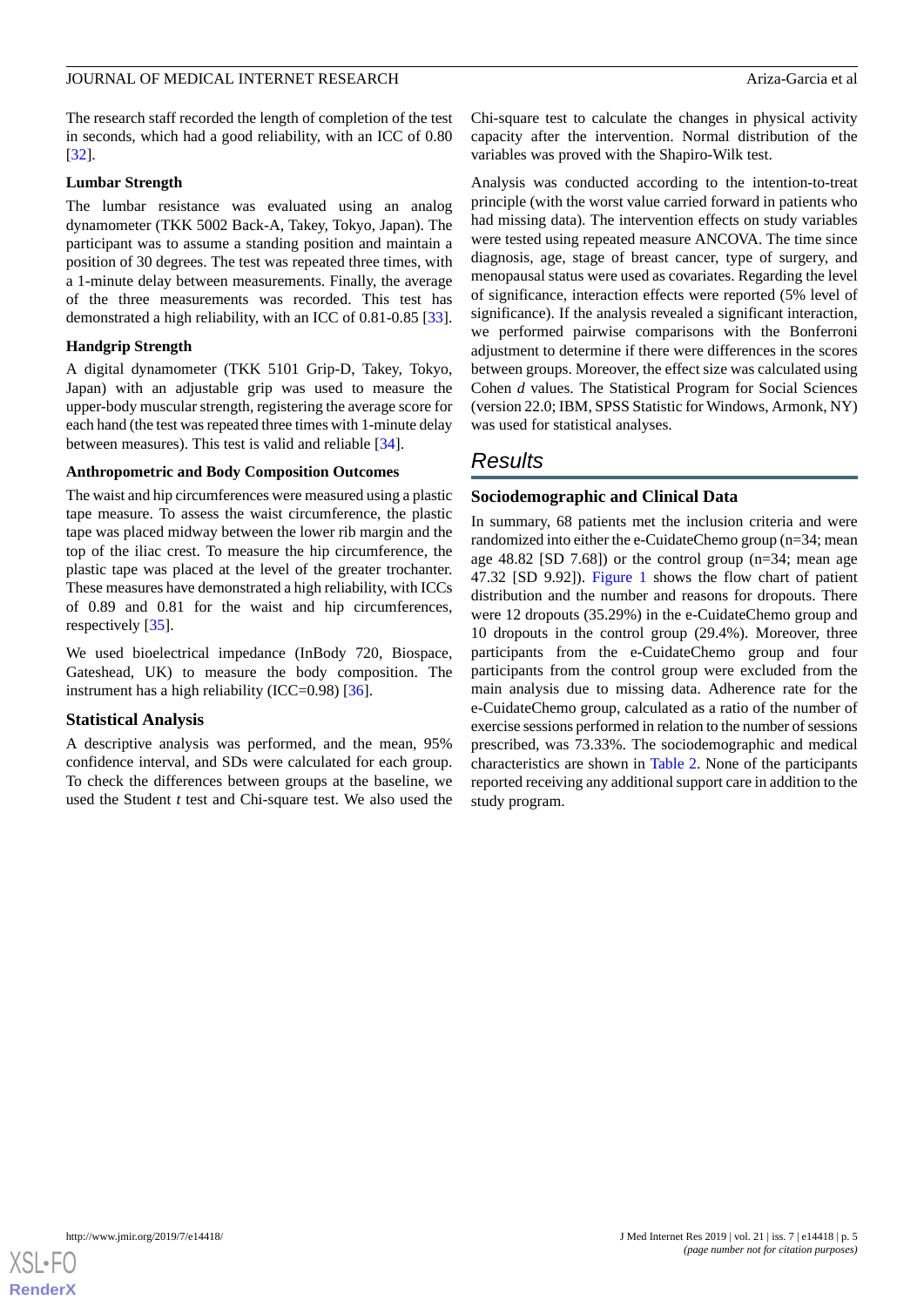<span id="page-5-0"></span>**Table 2.** Demographic, clinical, and medical characteristics of the e-CuidateChemo and control groups.

| Characteristic                                             | e-CuidateChemo group (n=34) | Control group $(n=34)$ | $P$ value <sup>a</sup> |
|------------------------------------------------------------|-----------------------------|------------------------|------------------------|
| Age (years), mean (SD)                                     | 48.82 (7.68)                | 47.32 (9.92)           | .59                    |
| Marital status, n (%)                                      |                             |                        | .51                    |
| Single                                                     | 4(18.2)                     | 2(9.1)                 |                        |
| Married                                                    | 16(72.7)                    | 16(72.7)               |                        |
| Divorced/widowed                                           | 2(9.1)                      | 4(18.2)                |                        |
| Educational level, n (%)                                   |                             |                        | $.81\,$                |
| Basic                                                      | 9(40.9)                     | 8(36.4)                |                        |
| Medium                                                     | 6(27.3)                     | 8(36.4)                |                        |
| High                                                       | 7(31.8)                     | 6(27.3)                |                        |
| Employment status, n (%)                                   |                             |                        | .49                    |
| Housewife                                                  | 3(13.6)                     | 2(9.1)                 |                        |
| Employed                                                   | 6(27.3)                     | 4(18.2)                |                        |
| Medical leave/unemployed (by illness)                      | 12(54.5)                    | 12(54.5)               |                        |
| Unemployed/retired                                         | 1(4.5)                      | 4(18.2)                |                        |
| Tumor stage, n (%)                                         |                             |                        | .79                    |
| $\bf{I}$                                                   | 7(31.8)                     | 5(22.7)                |                        |
| $\rm II$                                                   | 10(45.5)                    | 11(50.0)               |                        |
| <b>IIIA</b>                                                | 5(22.7)                     | 6(27.3)                |                        |
| Chemotherapy cycles, n (%)                                 |                             |                        | .44                    |
| $\overline{4}$                                             | 5(22.7)                     | 2(9.1)                 |                        |
| $5 - 7$                                                    | 5(22.7)                     | 7(31.8)                |                        |
| 8                                                          | 12(54.5)                    | 13(59.1)               |                        |
| Type of surgery, n (%)                                     |                             |                        | $.48\,$                |
| None                                                       | 10(45.5)                    | 8(36.4)                |                        |
| Lumpectomy                                                 | 3(13.6)                     | 7(31.8)                |                        |
| Quadrantectomy                                             | 5(22.7)                     | 5(22.7)                |                        |
| Mastectomy                                                 | 4(18.2)                     | 2(9.1)                 |                        |
| Menopausal status, n (%)                                   |                             |                        | .22                    |
| Premenopausal                                              | 11(50.0)                    | 15(68.2)               |                        |
| Postmenopausal                                             | 11(50.0)                    | 7(31.8)                |                        |
| International Physical Activity Questionnaire score, n (%) |                             |                        | .89                    |
| Low $\left( < 500 \text{ MET}^b \text{-min/week} \right)$  | 6(28.6)                     | 7(31.8)                |                        |
| Moderate (500-4499 MET-min/week)                           | 11(52.4)                    | 12(54.5)               |                        |
| High (≥4500 MET-min/week)                                  | 4(19.0)                     | 3(13.6)                |                        |

<sup>a</sup>P values for intergroup comparisons using Student *t* test or Chi-square test, as appropriate.

<sup>b</sup>MET: metabolic equivalent of task.

### **Effects of the e-CuidateChemo Intervention on Functional Capacity**

Significant interaction effects were found for both 6MWT  $(F_{1,37}=6.51; P_{1}=0.015)$  and the percentage of 6MWT prediction  $(F_{1,37}=6.44; P=0.015)$ . We found a significant difference in favor of the intervention group for the walked distance and the 6MWT

[XSL](http://www.w3.org/Style/XSL)•FO **[RenderX](http://www.renderx.com/)** predicted percentage (both *P*=.015), with distance and percentage increasing in the intervention group but decreasing in the control group. After the intervention, the effect size values were large for both 6MWT (*d*=0.83; 95% CI –32.23 to 33.91) and 6MWT predicted percentage (*d*=0.83; 95% CI –4.96 to 6.63; [Table 3\)](#page-6-0). We found no changes in the results after inclusion of the covariates.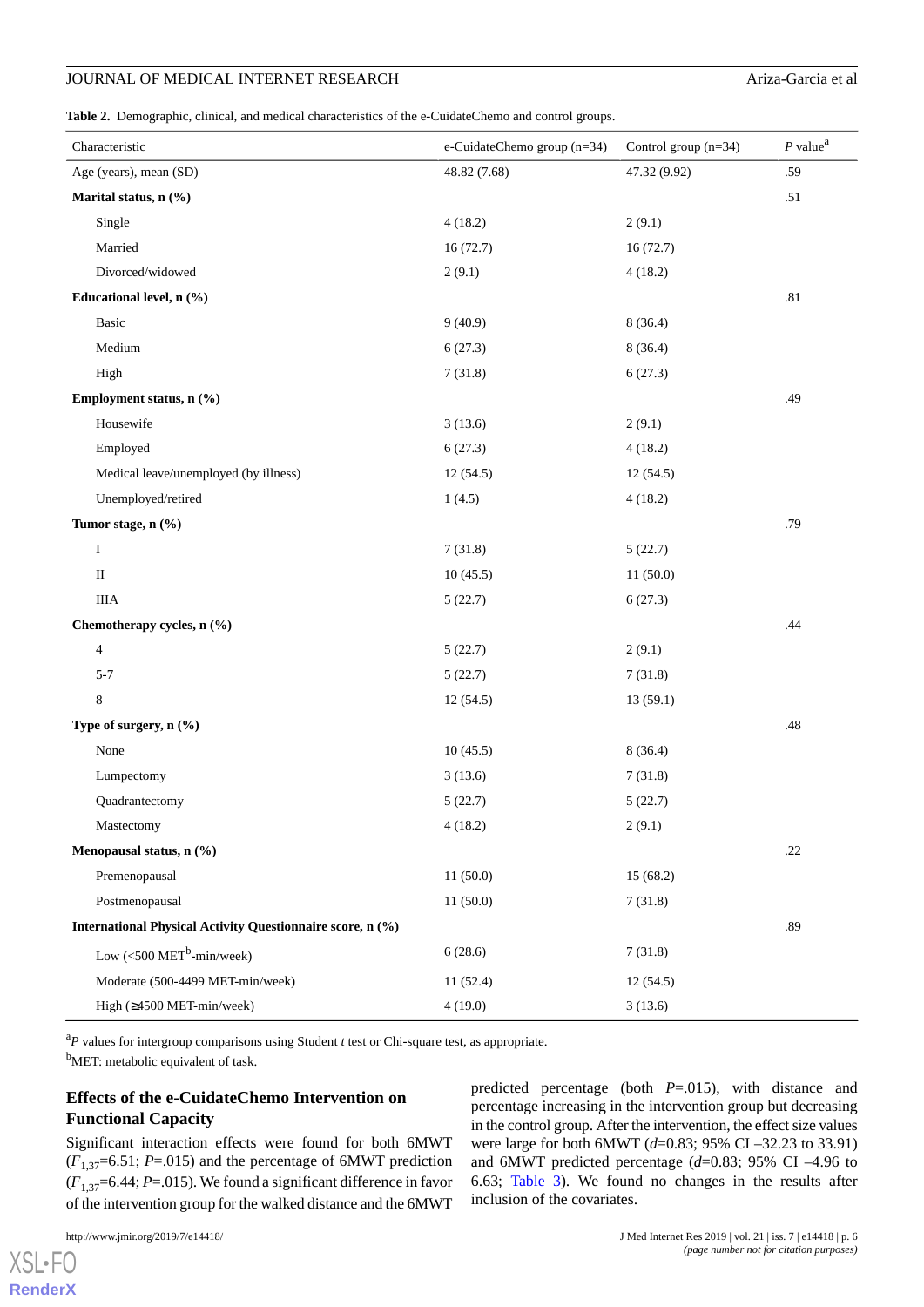<span id="page-6-0"></span>**Table 3.** Within-group and between-group effects for physical outcomes at baseline and after the 8-week intervention. Data are shown as mean (SD) and 95% CI for the mean at the baseline and after the 8-week intervention and as the mean difference and 95% CI for the differences for within- and between-group effects.

| Parameter                                                                    | e-CuidateChemo group (n=19)    | Control group $(n=20)$                | Between-group effects                          |
|------------------------------------------------------------------------------|--------------------------------|---------------------------------------|------------------------------------------------|
| <b>Functional capacity</b>                                                   |                                |                                       |                                                |
| 6-minute walk test (m)                                                       |                                |                                       |                                                |
| <b>Baseline</b>                                                              | 421.38 (176.53); 36.30-506.47  | 480.13 (134.98); 416.96-543.30        | N/A <sup>a</sup>                               |
| 8-week intervention                                                          | 483.46 (149.37); 411.46-555.45 | 453.79 (99.98); 406.99-500.59         | N/A                                            |
| Within-group effect - baseline to 8 weeks 62.07 (130.09); -0.63 to 124.77    |                                | $-26.34(82.21); -64.81$ to 12.13      | $-88.41; -158.64$ to $-18.18$ <sup>b,c</sup>   |
| 6-minute walk test % predicted (m)                                           |                                |                                       |                                                |
| <b>Baseline</b>                                                              | 74.52 (27.32); 61.35-87.69     | 85.23 (23.29); 74.32-96.13            | N/A                                            |
| 8-week intervention                                                          | 85.34 (20.33); 75.54-95.14     | 80.62 (16.33); 72.98-88.27            | N/A                                            |
| Within-group effect - baseline to 8 weeks $10.81$ (22.69); -0.11 to 21.75    |                                | $-4.60$ (14.58); $-11.42$ to 2.21     | $-15.42$ ; $-27.73$ to $-3.11$ <sup>b,c</sup>  |
| <b>Strength</b>                                                              |                                |                                       |                                                |
| Abdominal strength (s)                                                       |                                |                                       |                                                |
| <b>Baseline</b>                                                              | 29.01 (27.29); 15.85-42.16)    | 48.60 (46.07); 27.04-70.16            | N/A                                            |
| 8-week intervention                                                          | 53.94 (39.03); 35.13-72.76     | 30.01 (17.90); 21.63-38.39            | N/A                                            |
| Within-group effect - baseline to 8 weeks 24.93 (26.83); 12.00-37.87         |                                | $-18.59(38.69)$ ; $-36.69$ to $-0.48$ | $-43.74$ ; $-64.88$ to $-22.60$ <sup>c,d</sup> |
| Lower-body strength (s)                                                      |                                |                                       |                                                |
| <b>Baseline</b>                                                              | 24.30 (4.53); 22.11-26.49      | 23.23 (3.54); 21.57-24.89             | N/A                                            |
| 8-week intervention                                                          | 21.47 (3.58); 19.74-23.20      | 24.50 (4.32); 22.48-26.52             | N/A                                            |
| Within-group effect - baseline to 8 weeks $-2.82$ (3.75); $-4.63$ to $-1.01$ |                                | 1.26 (2.84); $-0.06$ to 2.60          | 4.11; 2.01-6.21 <sup>c,d</sup>                 |
| Back strength (kg)                                                           |                                |                                       |                                                |
| <b>Baseline</b>                                                              | 41.05 (15.06); 33.79-48.31     | 39.27 (15.14); 32.18-46.36            | N/A                                            |
| 8-week intervention                                                          | 53.50 (16.01); 45.78-61.22     | 40.66 (13.88); 34.16-47.16            | N/A                                            |
| Within-group effect - baseline to 8 weeks 12.45 (10.20); 7.53-17.37          |                                | 1.39 $(10.72)$ ; $-3.62$ to 6.41      | $-10.59$ ; $-17.27$ to $-3.90$ <sup>b,c</sup>  |
| Handgrip strength - affected side (kg)                                       |                                |                                       |                                                |
| <b>Baseline</b>                                                              | 23.41 (6.62); 20.21-26.60      | 23.76 (3.77); 22.00-25.53             | N/A                                            |
| 8-week intervention                                                          | 25.45 (5.94); 22.58-28.32      | 25.08 (4.46); 22.99-27.16             | N/A                                            |
| Within-group effect - baseline to 8 weeks 2.04 (2.75); 0.71-3.36             |                                | 1.31 (3.70); $-0.42$ to 3.04          | $-0.79; -2.86$ to 1.27                         |
| Handgrip strength - nonaffected side (kg)                                    |                                |                                       |                                                |
| <b>Baseline</b>                                                              | 24.03 (5.01); 21.61-26.44      | 24.72 (4.42); 22.65-26.79             | N/A                                            |
| 8-week intervention                                                          | 24.74 (5.00); 22.32-27.15      | 24.70 (4.33); 22.67-26.73             | N/A                                            |
| Within-group effect - baseline to 8 weeks $0.71$ (1.82); -0.16 to 1.59       |                                | $-0.01$ (2.19); $-1.04$ to 1.01       | $-0.78$ ; $-2.07$ to 0.49                      |

 $a$ N/A: not applicable.

<sup>b</sup>*P*<.05 (significant between-group effect).

<sup>c</sup>Large effect size: Cohen *d*>0.8.

<sup>d</sup>*P*<.001 (significant between-group effect).

[Table 4](#page-7-0) shows the differences between patients with a normal physical activity capacity and those with an impaired physical activity capacity after the intervention. There was an increase in the number of participants recovering the normal exercise capacity in the e-CuidateChemo group (45.5% to 78.9%, pre-postintervention) compared to the decrease in the control group (73.3% to 65%). Statistical analysis revealed significant changes between the two groups (*P=*.02).

[XSL](http://www.w3.org/Style/XSL)•FO **[RenderX](http://www.renderx.com/)**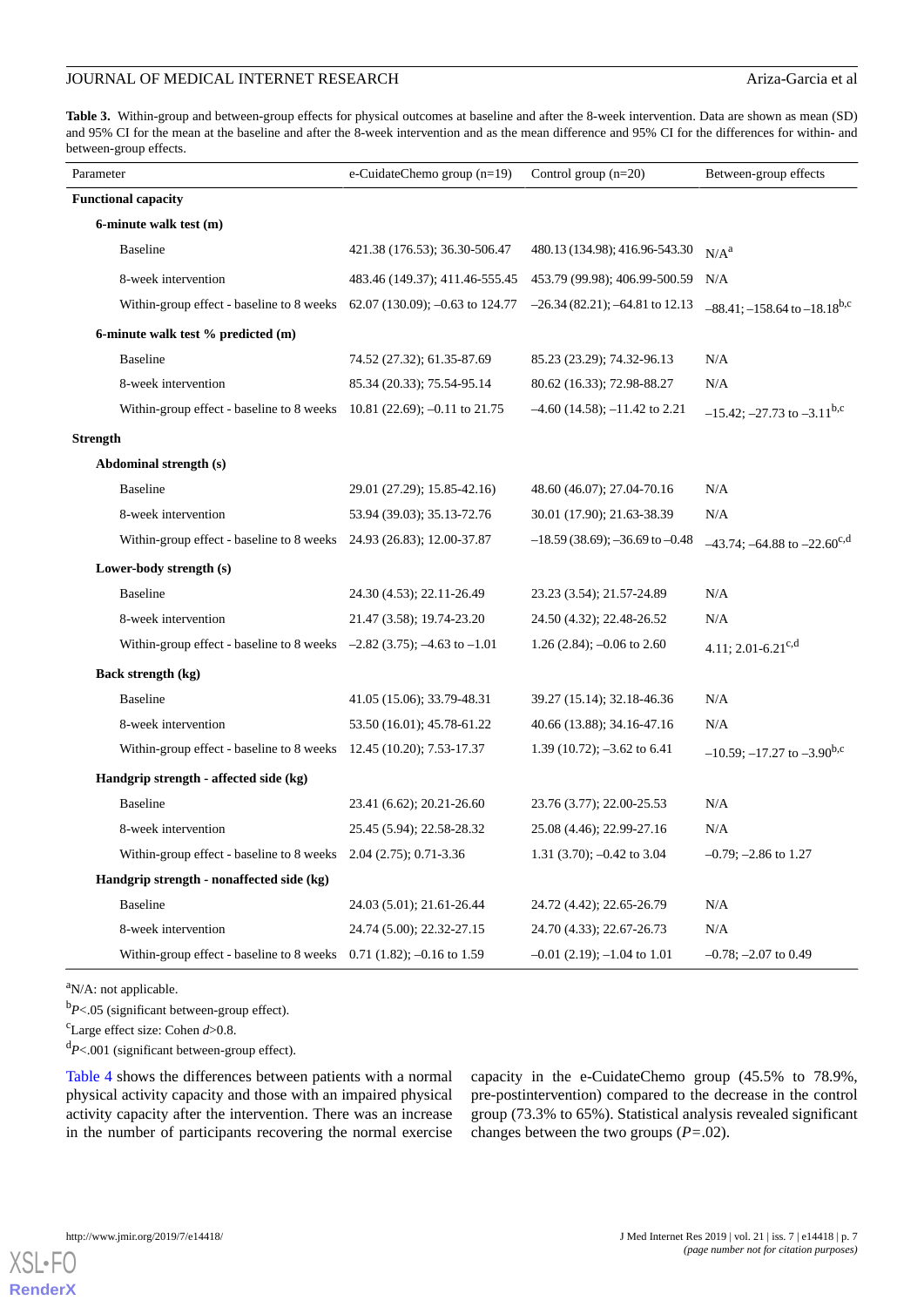| Time point                           | e-CuidateChemo group                 |                                        | Control group                        |                                        |
|--------------------------------------|--------------------------------------|----------------------------------------|--------------------------------------|----------------------------------------|
|                                      | Normal physical exercise<br>capacity | Impaired physical exercise<br>capacity | Normal physical exercise<br>capacity | Impaired physical exercise<br>capacity |
| Baseline, $n$ $(\%)$                 | 10(45.5)                             | 12(54.5)                               | 17(77.3)                             | 5(22.7)                                |
| Postintervention, n (%)              | 15 (78.9)                            | 4(21.1)                                | 13(65.0)                             | 7(35.0)                                |
| Change <sup><math>a</math></sup> , n |                                      | -8                                     | —ე                                   |                                        |

<span id="page-7-0"></span>Table 4. Baseline, postintervention, and change in physical exercise capacity. Data are shown as frequencies (percentages) for baseline and postintervention and as frequency differences for change (including loss to follow-up).

<sup>a</sup>Impaired to normal physical exercise capacity.

#### **Effects of the e-CuidateChemo Intervention on Muscle Strength**

The ANCOVA revealed significant interaction effects for abdominal strength  $(F_{1,38}=17.55; P<.001)$  and back strength  $(F_{1,38}=10.28; P_{1}=0.03)$ . The e-CuidateChemo group showed an increase in abdominal and back strength (both *P*<.001) after the intervention compared with the control group, which led to a decrease in abdominal strength and back strength at the baseline ([Table 3\)](#page-6-0). We also obtained a significant interaction effect for lower-body strength  $(F_{1,38}=15.74; P<.001)$ . In this case, the e-CuidateChemo group showed an improvement in their lower-body strength after the intervention (*P*<.001), while the control group showed similar results at the baseline [\(Table 3\)](#page-6-0). The intergroup effect size was large for all variables, namely,

abdominal strength (*d*=1.33; 95% CI –8.88 to 11.55), lower-body strength (*d*=–1.26; 95% CI –2.27 to –0.251), and back strength (*d*=1.08; 95% CI –2.11 to 4.28). The inclusion of the covariates did not change the results of any of the variables. Regarding the other strength-related measures, handgrip strength for the affected and nonaffected sides did not reveal significant interaction effects ( $F_{1,38}$ =0.60;  $P = .44$  and  $F_{1,38}$ =1.54;  $P = .22$ , respectively).

#### **Effects of the e-CuidateChemo Intervention on Anthropometric Parameters and Body Composition**

The repeated-measure ANCOVA analyses did not show any significant interaction effects for any of the variables, namely, waist and hip circumferences, weight, body fat, lean mass, and body mass index [\(Table 5](#page-8-0)).

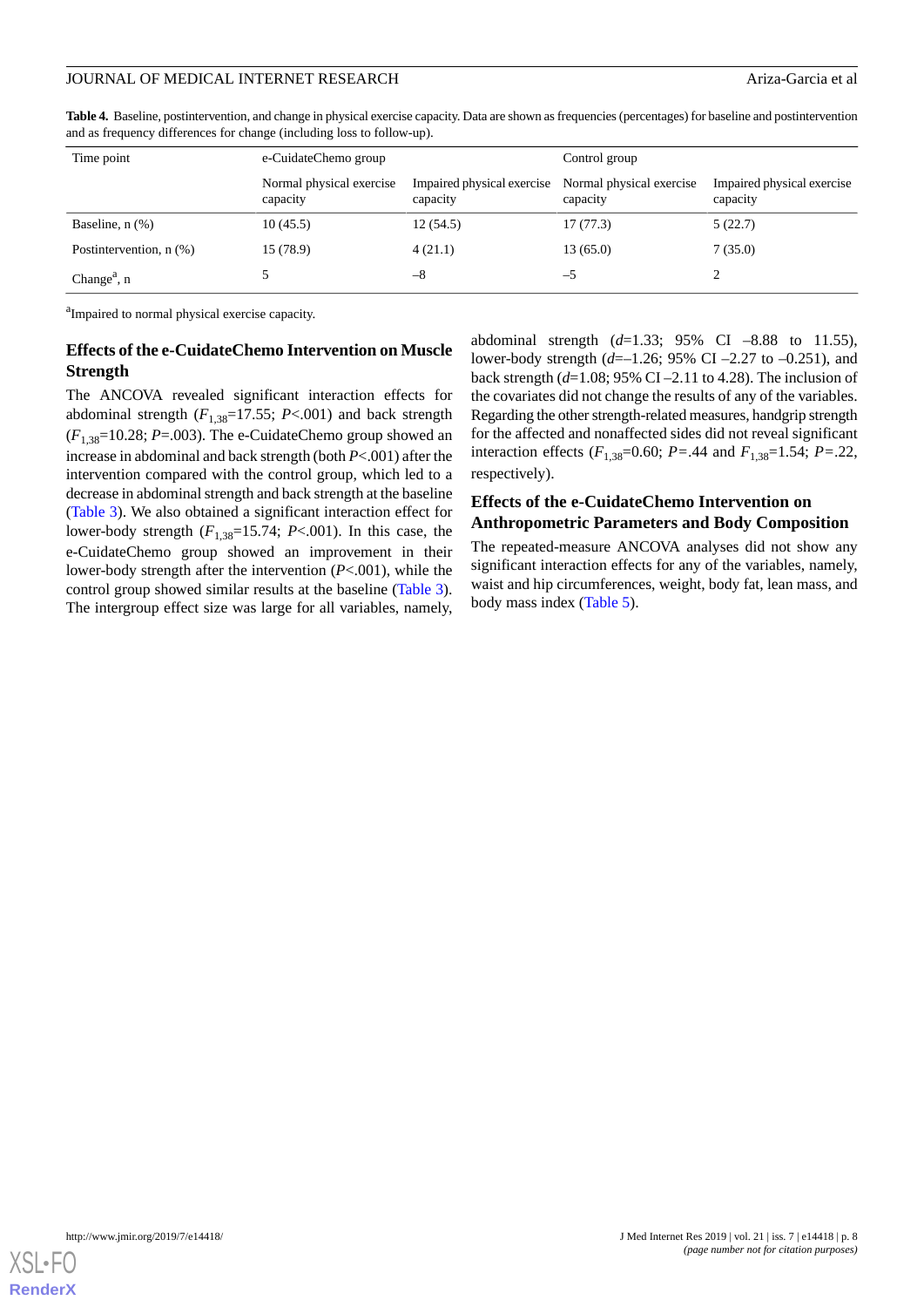<span id="page-8-0"></span>**Table 5.** Within-group and between-group effects for anthropometric and body composition variables at the baseline and after 8-week intervention. Data are shown as mean (SD) and 95% CI for the mean at baseline and 8-week intervention and as mean differences and 95% CI for the differences for within- and between-group effects.

| Parameter                                 | e-CuidateChemo group $(n=19)$  | Control group $(n=20)$          | Between-groups effects    |
|-------------------------------------------|--------------------------------|---------------------------------|---------------------------|
| Waist circumference (cm)                  |                                |                                 |                           |
| <b>Baseline</b>                           | 85.20 (11.66); 79.81-90.74     | 86.10 (8.70); 82.02-90.17       | $N/A^a$                   |
| 8-week intervention                       | 86.01 (11.07); 80.83-91.19     | 86.28 (10.88); 81.19-91.37      | N/A                       |
| Within-group effect - baseline to 8 weeks | $0.73$ (3.41); -0.86 to 2.33   | $0.18(3.47)$ ; $-1.43$ to 1.80  | $-0.55$ ; $-2.75$ to 1.65 |
| Hip circumference (cm)                    |                                |                                 |                           |
| <b>Baseline</b>                           | 101.58 (9.59); 97.08-106.07    | 103.82 (8.74); 99.72-107.91     | N/A                       |
| 8-week intervention                       | 102.72 (8.60); 98.69-106.75    | 103.50 (9.59); 99.01-107.99     | N/A                       |
| Within-group effect - baseline to 8 weeks | 1.14 (3.20); $-0.35$ to 2.64   | $-0.31$ (1.88); $-1.19$ to 0.56 | $-1.46$ ; $-3.14$ to 0.22 |
| Weight (kg)                               |                                |                                 |                           |
| <b>Baseline</b>                           | 66.46 (12.29); 60.70-72.21     | 67.82 (10.47); 62.91 to 72.72   | N/A                       |
| 8-week intervention                       | 67.35 (11.27); 62.07-72.62     | 68.20 (11.71); 62.72 to 73.68   | N/A                       |
| Within-group effect - baseline to 8 weeks | 0.89 (2.89); $-0.46$ to 2.24   | $0.38$ (2.57); -0.82 to 1.59    | $-0.50$ ; $-2.26$ to 1.25 |
| Body fat $(\% )$                          |                                |                                 |                           |
| <b>Baseline</b>                           | 32.90 (9.60); 28.41-37.39      | 35.01 (7.32); 31.57-38.43       | N/A                       |
| 8-week intervention                       | 33.41 (9.01); 29.19-37.63      | 33.13 (6.69); 29.99-36.26       | N/A                       |
| Within-group effect - baseline to 8 weeks | $0.51$ (2.17); -0.50 to 1.52   | $-1.87$ (7.04); $-5.17$ to 1.42 | $-2.38$ ; $-5.72$ to 0.95 |
| Lean mass $(kg)$                          |                                |                                 |                           |
| <b>Baseline</b>                           | 23.84 (2.61); 22.61-25.06      | 23.76 (3.15); 22.28-25.23       | N/A                       |
| 8-week intervention                       | 23.93 (2.75); 22.64-25.22      | 23.93 (3.32); 22.37-25.48       | N/A                       |
| Within-group effect - baseline to 8 weeks | $0.09(1.05)$ ; $-0.39$ to 0.58 | $0.17$ (1.05); -0.32 to 0.66    | $0.07; -0.59$ to 0.74     |
| Body mass index $(kg/m2)$                 |                                |                                 |                           |
| <b>Baseline</b>                           | 26.31 (4.97); 23.98-28.63      | 26.79 (3.79); 25.01-28.56       | N/A                       |
| 8-week intervention                       | 26.64 (4.58); 24.49-28.78      | 26.89 (4.32); 24.87-28.91       | N/A                       |
| Within-group effect - baseline to 8 weeks | $0.33$ (1.09); -0.18 to 0.84   | $0.10(1.02)$ ; -0.37 to 0.58    | $-0.22$ ; $-0.90$ to 0.45 |

<sup>a</sup>N/A: not applicable.

# *Discussion*

The results of this RCT show that a Web-based exercise program is effective in reversing the detriment in functional capacity and strength, which reflects a physical deterioration normally experienced by patients with breast cancer who are undergoing chemotherapy. Having an adequate physical condition during chemotherapy improves the health state of the patients [\[37](#page-11-20)-[40\]](#page-12-0), reduces side effects, allows modulations of the response to chemotherapy [[41\]](#page-12-1), and can even decrease the size of tumors [[42\]](#page-12-2). Therefore, the findings of this RCT provide evidence about an adequate support for patients with breast cancer during chemotherapy.

This therapeutic program involved an improvement, with significant differences in the walked distance of the 6MWT in the e-CuidateChemo group as compared to the control group. The e-CuidateChemo group had a large effect size, showing its effectiveness despite the low intensities and volumes of aerobic exercises (up to a maximum of 30 min at 60% of the maximum

[XSL](http://www.w3.org/Style/XSL)•FO **[RenderX](http://www.renderx.com/)**

heart rate). This increase experienced by the e-CuidateChemo group in the walked distance is above the smaller change considered clinically relevant in cancer patients (43.1 m) [\[43](#page-12-3)[,44](#page-12-4)].

In our previous randomized trial with breast cancer survivors [[17\]](#page-11-0), a moderate-intensity Web-based exercise program showed an improvement of 104.84 m after 8 weeks. However, the program involved more specific training tailored to improve cardiorespiratory fitness (the American College of Sports Medicine) and the participants had finished a medical treatment. Other previous randomized studies on face-to-face exercise programs also found improvements with aerobic fitness, but all of them involved more specific and intense aerobic exercise programs [[45\]](#page-12-5). The current evidence seems to indicate a higher gain of physical fitness with moderate- or high-intensity exercise programs [\[46](#page-12-6)]. A Web-based support system could be useful for encouraging patients to avoid the barriers of exercise [[47\]](#page-12-7).

It is also important to emphasize the presence of a significant difference between groups in terms of the 6MWT percentage predicted, which may also be used to identify the decrease in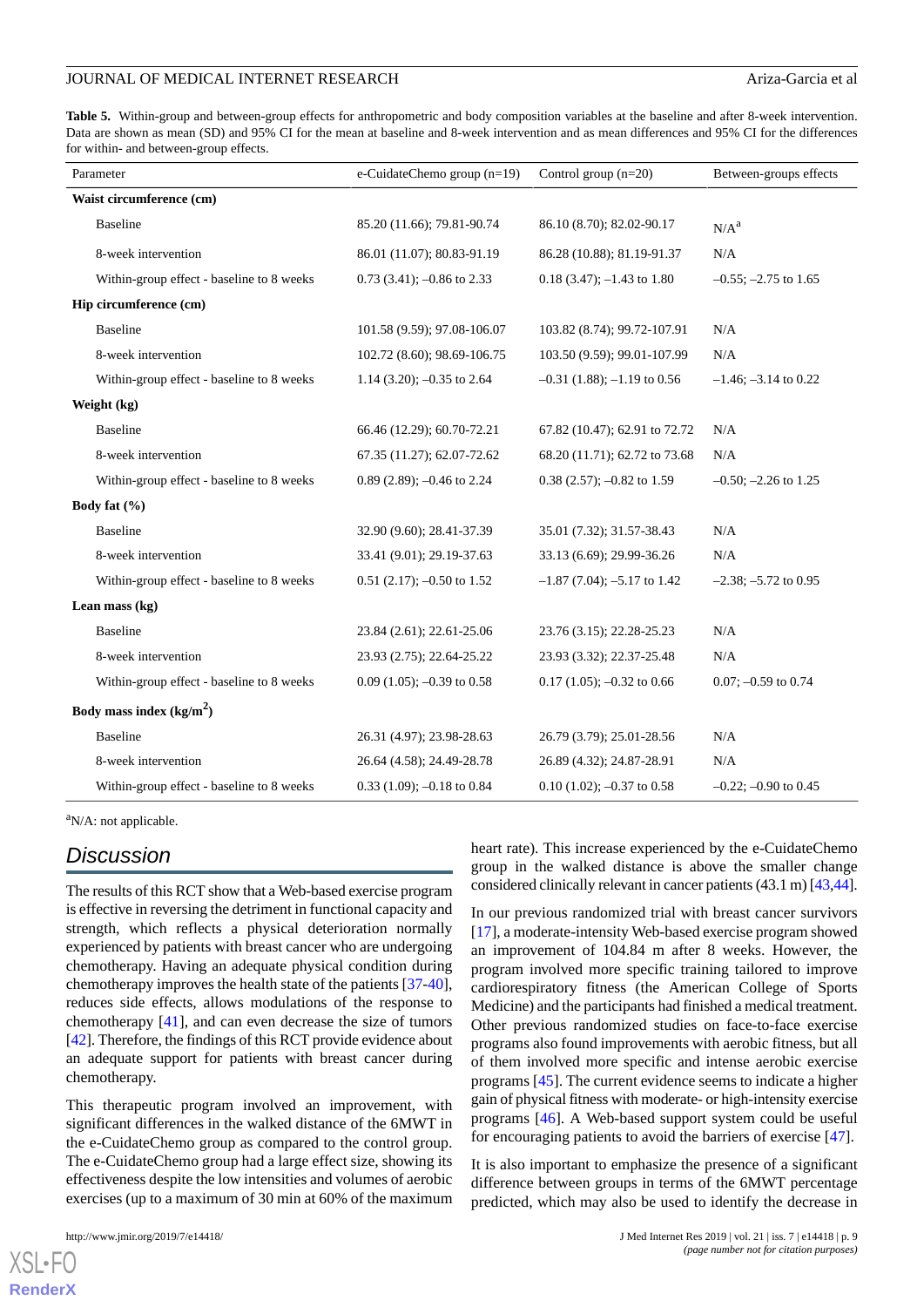the exercise capacity [\[30](#page-11-13)]. We found an increase of 10.8% in the e-CuidateChemo group (with an average change between 74.5% and 85.3%) and a decrease in the control group (change from 85.2% to 80.6%). Within the e-CuidateChemo group, 33.4% of patients with breast cancer reached a normal exercise capacity. In contrast, 12.3% of participants in the control group reduced their physical exercise capacity after 8 weeks. These results were slightly lower than those reported in more specific previous studies [\[17](#page-11-0),[45\]](#page-12-5); in contrast, the results of van Waart and colleagues [\[11](#page-10-10)] confirm that low-level physical exercise can help minimize the decline in cardiorespiratory fitness. This fact is very important. Evidence shows that the improvement of cardiorespiratory fitness could help offset the medical treatment–related side effects such as heart damage [[48,](#page-12-8)[49](#page-12-9)]. In addition, it could modulate the response to chemotherapy [[41\]](#page-12-1). Therefore, these data justify the need to integrate such an intervention in the care routine of patients with breast cancer during their treatments.

The Web-based exercise program also achieved an improvement in almost all estimations of muscle strength. The results showed significant differences in abdominal, lower-body, and back strength, with a difference of 43.74 s, 4.11 s, and 10.59 kg, respectively, between both groups. We also found an improvement of 85.9% (abdominal strength), 11.6% (lower-body strength), and 29.74% (back strength) in the e-CuidateChemo group compared with the control group (deterioration of 38.2% and 5.4% and an improvement of only 3.53%, respectively). Thus, the e-CuidateChemo program was successful in limiting the loss of strength of the musculature, which is essential for the development of daily activities, given its relation to the ability to move. These results are of vital importance, since chemotherapy induces wasting, weakness, and muscle fatigue [[50\]](#page-12-10), which could be reflected in the loss of strength or a minor improvement seen in the control group. Adams and collaborators [[51\]](#page-12-11) showed a reversion of sarcopenia with moderate-resistance training program (between 60% and 70% of the maximum repetition) and a clinical improvement in the quality of life in patients with breast cancer during chemotherapy. Surprisingly, our program only has five basic resistance exercises of low intensity (ratings of 10-13 on the Borg scale), and these are sufficient to avoid the loss of strength and even improve it.

We did not find significant differences between groups in our handgrip strength or lumbar strength results. The constant use

of these muscle in daily activities may have maintained this muscle in both groups. Furthermore, few exercises of these area ([Table 1](#page-3-0) and [Textbox 1\)](#page-3-1) were included in our training routine.

The analysis of our results related to anthropometric parameters and body composition showed a maintenance of these values, following the same trend in the control group. Kim and collaborators found a significant reduction of weight, body mass index, and body fat with a moderate-to-high intensity program based on walking during 12 weeks (5 consecutive days) [[52\]](#page-12-12). However, our Web-based program was not tailored to improve these variables. Avoiding poor values related to these variable could be addressed in future studies, given their influence in lower physical conditions [[53](#page-12-13)], chemotherapy toxicities [[10,](#page-10-9)[54](#page-12-14)], recurrence, or mortality [\[55](#page-12-15),[56\]](#page-12-16) in patients with breast cancer.

The main strength of this work is that this is the first study, to our knowledge, that has tested the effectiveness of a low-intensity exercise program based on a Web-based system, to improve physical fitness, anthropometric parameters, and body composition in patients with breast cancer undergoing chemotherapy. Therefore, this study contributes to the current knowledge in this field. The e- CuidateChemo system could be an optimal alternative to support patients with breast cancer, preventing some of the barriers related to their participation in physical exercise programs and saving costs as compared to the high cost of face-to-face programs [\[15](#page-10-14)]. Nevertheless, some limitations should be noted. The use of a treadmill to develop the 6MWT is questionable due to a possible overestimation, despite the improvement in terms of percentages predicted in the walked distance. These results should be considered with prudence. Finally, a more extended study throughout the chemotherapy treatment could have produced different results. Thus, further studies are needed to improve the knowledge in this field and to examine whether the observed benefits continue after a long follow-up period.

In conclusion, this low-intensity Web-based exercise program is effective in reversing the detriment of the functional capacity and strength in patients with breast cancer undergoing chemotherapy. The e-CuidateChemo system could be an excellent option to limit the physical deterioration of patients with breast cancer undergoing chemotherapy, because it could prevent the known barriers to practice of physical exercise during chemotherapy [[8\]](#page-10-7).

#### **Acknowledgments**

The study was funded by a research project grant from the Andalusian Health Service, Junta de Andalucia, call for subsidies for the financing of biomedical research and health sciences in Andalusia (SAS-0457-2010) and by the Spanish Ministry of Education (FPU14/01069 and FPU17/00939). This study was possible due to the additional funding from the University of Granada, Plan Propio de Investigación 2016, Excellence actions: Units of Excellence; Unit of Excellence on Exercise and Health (UCEES). We are also grateful to Ms Carmen Sainz-Quinn for her assistance with the English language.

#### **Authors' Contributions**

MM conceived the study and designed the e-CuidateChemo program. NC, IV, and AG contributed to the protocol enterprise and designed the diary sessions of the e-CuidateChemo intervention. AG collected all the data and carried out the intervention sessions. NC, MM, and ML planned and carried out the statistical analyses of data and interpreted the results. NC, PM, IV, and ML revised the scientific literature. IV, AG, and MM facilitated communication between the hospital centers and university laboratories. NC,

 $XS$ -FO **[RenderX](http://www.renderx.com/)**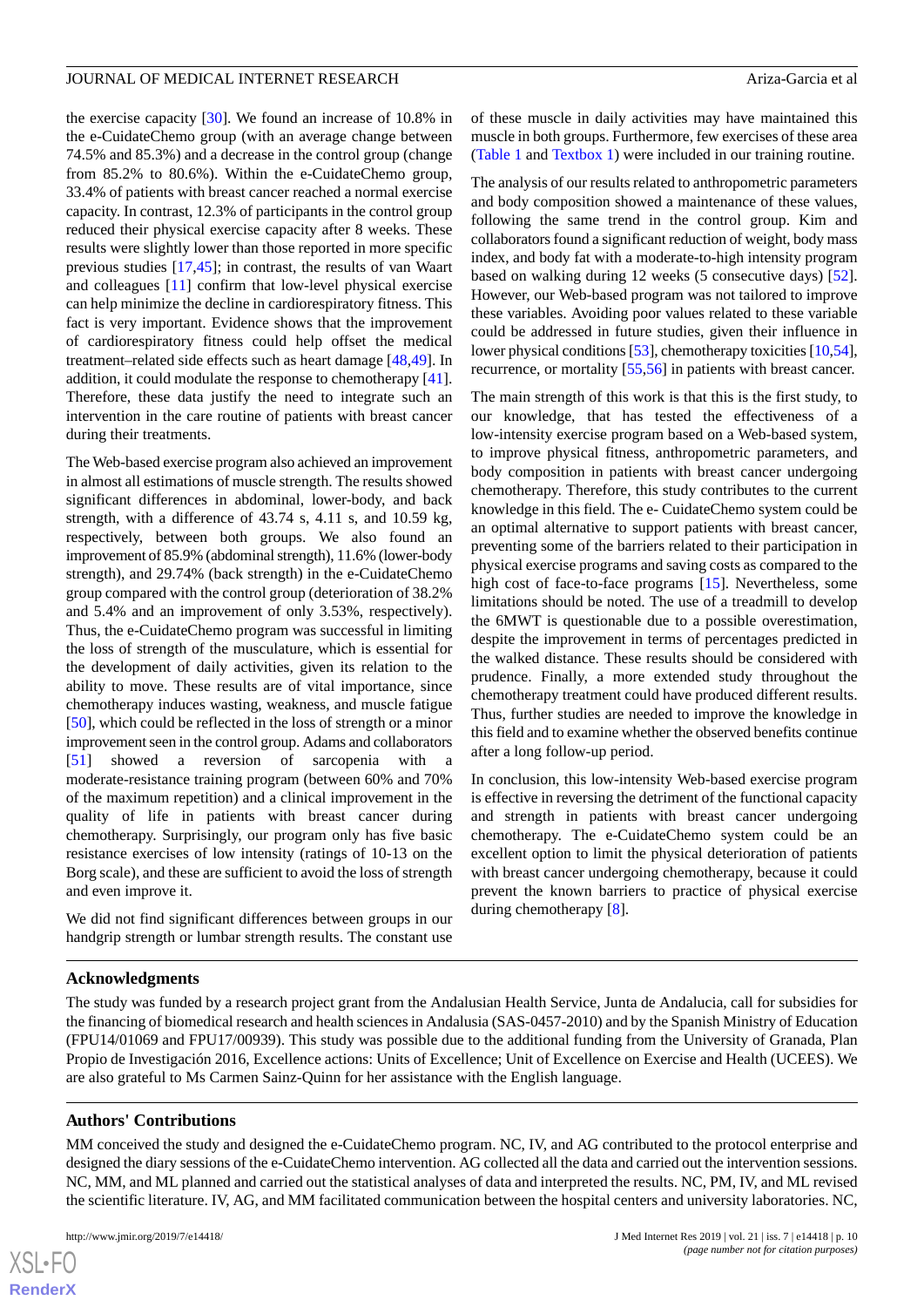IV, PM, and ML drafted the manuscript. MM advised on the medical aspect of the protocol. NC and AG participated in the enrolment of the patients to the study. All authors read and approved the final manuscript.

### **Conflicts of Interest**

None declared.

## **Multimedia Appendix 1**

CONSORT-EHEALTH checklist (V 1.6.1).

[[PDF File \(Adobe PDF File\), 542KB-Multimedia Appendix 1](https://jmir.org/api/download?alt_name=jmir_v21i7e14418_app1.pdf&filename=c076dedc36b4de10bf146682704c16b5.pdf)]

#### <span id="page-10-0"></span>**References**

- <span id="page-10-1"></span>1. Moros M, Ruidiaz M, Caballero A, Serrano E, Martínez V, Tres A. [Effects of an exercise training program on the quality of life of women with breast cancer on chemotherapy]. Rev Med Chil 2010 Jun;138(6):715-722. [Medline: [20919481](http://www.ncbi.nlm.nih.gov/entrez/query.fcgi?cmd=Retrieve&db=PubMed&list_uids=20919481&dopt=Abstract)]
- <span id="page-10-2"></span>2. Irwin M, Crumley D, McTiernan A, Bernstein L, Baumgartner R, Gilliland F, et al. Physical activity levels before and after a diagnosis of breast carcinoma: the Health, Eating, Activity, and Lifestyle (HEAL) study. Cancer 2003 Apr 01;97(7):1746-1757 [[FREE Full text](https://doi.org/10.1002/cncr.11227)] [doi: [10.1002/cncr.11227\]](http://dx.doi.org/10.1002/cncr.11227) [Medline: [12655532\]](http://www.ncbi.nlm.nih.gov/entrez/query.fcgi?cmd=Retrieve&db=PubMed&list_uids=12655532&dopt=Abstract)
- <span id="page-10-3"></span>3. Ariza-García A, Galiano-Castillo N, Cantarero-Villanueva I, Fernández-Lao C, Díaz-Rodríguez L, Arroyo-Morales M. Influence of physical inactivity in psychophysiological state of breast cancer survivors. Eur J Cancer Care (Engl) 2013 Nov;22(6):738-745. [doi: [10.1111/ecc.12101\]](http://dx.doi.org/10.1111/ecc.12101) [Medline: [23889104](http://www.ncbi.nlm.nih.gov/entrez/query.fcgi?cmd=Retrieve&db=PubMed&list_uids=23889104&dopt=Abstract)]
- <span id="page-10-4"></span>4. Bhute V, Ma Y, Bao X, Palecek S. The Poly (ADP-Ribose) Polymerase Inhibitor Veliparib and Radiation Cause Significant Cell Line Dependent Metabolic Changes in Breast Cancer Cells. Sci Rep 2016 Dec 04;6:36061 [\[FREE Full text\]](http://dx.doi.org/10.1038/srep36061) [doi: [10.1038/srep36061\]](http://dx.doi.org/10.1038/srep36061) [Medline: [27811964](http://www.ncbi.nlm.nih.gov/entrez/query.fcgi?cmd=Retrieve&db=PubMed&list_uids=27811964&dopt=Abstract)]
- <span id="page-10-5"></span>5. Blanchard C, Courneya K, Stein K, American Cancer Society's SCS-II. Cancer survivors' adherence to lifestyle behavior recommendations and associations with health-related quality of life: results from the American Cancer Society's SCS-II. J Clin Oncol 2008 May 01;26(13):2198-2204. [doi: [10.1200/JCO.2007.14.6217](http://dx.doi.org/10.1200/JCO.2007.14.6217)] [Medline: [18445845](http://www.ncbi.nlm.nih.gov/entrez/query.fcgi?cmd=Retrieve&db=PubMed&list_uids=18445845&dopt=Abstract)]
- <span id="page-10-6"></span>6. Schmitz K, Courneya K, Matthews C, Demark-Wahnefried W, Galvão DA, Pinto B, American College of Sports Medicine. American College of Sports Medicine roundtable on exercise guidelines for cancer survivors. Med Sci Sports Exerc 2010 Jul;42(7):1409-1426. [doi: [10.1249/MSS.0b013e3181e0c112](http://dx.doi.org/10.1249/MSS.0b013e3181e0c112)] [Medline: [20559064](http://www.ncbi.nlm.nih.gov/entrez/query.fcgi?cmd=Retrieve&db=PubMed&list_uids=20559064&dopt=Abstract)]
- <span id="page-10-7"></span>7. Courneya K, McKenzie D, Gelmon K, Mackey JR, Reid R, Yasui Y, et al. A multicenter randomized trial of the effects of exercise dose and type on psychosocial distress in breast cancer patients undergoing chemotherapy. Cancer Epidemiol Biomarkers Prev 2014 May;23(5):857-864 [\[FREE Full text](http://cebp.aacrjournals.org/cgi/pmidlookup?view=long&pmid=24599578)] [doi: [10.1158/1055-9965.EPI-13-1163](http://dx.doi.org/10.1158/1055-9965.EPI-13-1163)] [Medline: [24599578](http://www.ncbi.nlm.nih.gov/entrez/query.fcgi?cmd=Retrieve&db=PubMed&list_uids=24599578&dopt=Abstract)]
- <span id="page-10-8"></span>8. Courneya K, Segal R, Mackey J, Gelmon K, Friedenreich C, Yasui Y, et al. Effects of exercise dose and type on sleep quality in breast cancer patients receiving chemotherapy: a multicenter randomized trial. Breast Cancer Res Treat 2014 Apr;144(2):361-369. [doi: [10.1007/s10549-014-2883-0](http://dx.doi.org/10.1007/s10549-014-2883-0)] [Medline: [24554388\]](http://www.ncbi.nlm.nih.gov/entrez/query.fcgi?cmd=Retrieve&db=PubMed&list_uids=24554388&dopt=Abstract)
- <span id="page-10-10"></span><span id="page-10-9"></span>9. Schmidt M, Wiskemann J, Armbrust P, Schneeweiss A, Ulrich C, Steindorf K. Effects of resistance exercise on fatigue and quality of life in breast cancer patients undergoing adjuvant chemotherapy: A randomized controlled trial. Int J Cancer 2015 Jul 15;137(2):471-480 [[FREE Full text\]](https://doi.org/10.1002/ijc.29383) [doi: [10.1002/ijc.29383\]](http://dx.doi.org/10.1002/ijc.29383) [Medline: [25484317\]](http://www.ncbi.nlm.nih.gov/entrez/query.fcgi?cmd=Retrieve&db=PubMed&list_uids=25484317&dopt=Abstract)
- 10. Shachar S, Deal A, Weinberg M, Williams G, Nyrop K, Popuri K, et al. Body Composition as a Predictor of Toxicity in Patients Receiving Anthracycline and Taxane-Based Chemotherapy for Early-Stage Breast Cancer. Clin Cancer Res 2017 Jul 15;23(14):3537-3543 [\[FREE Full text](http://clincancerres.aacrjournals.org/cgi/pmidlookup?view=long&pmid=28143874)] [doi: [10.1158/1078-0432.CCR-16-2266\]](http://dx.doi.org/10.1158/1078-0432.CCR-16-2266) [Medline: [28143874](http://www.ncbi.nlm.nih.gov/entrez/query.fcgi?cmd=Retrieve&db=PubMed&list_uids=28143874&dopt=Abstract)]
- <span id="page-10-11"></span>11. van Waart H, Stuiver M, van Harten WH, Geleijn E, Kieffer J, Buffart L, et al. Effect of Low-Intensity Physical Activity and Moderate- to High-Intensity Physical Exercise During Adjuvant Chemotherapy on Physical Fitness, Fatigue, and Chemotherapy Completion Rates: Results of the PACES Randomized Clinical Trial. J Clin Oncol 2015 Jun 10;33(17):1918-1927. [doi: [10.1200/JCO.2014.59.1081](http://dx.doi.org/10.1200/JCO.2014.59.1081)] [Medline: [25918291\]](http://www.ncbi.nlm.nih.gov/entrez/query.fcgi?cmd=Retrieve&db=PubMed&list_uids=25918291&dopt=Abstract)
- <span id="page-10-13"></span><span id="page-10-12"></span>12. Early Breast Cancer Trialists' Collaborative Group (EBCTCG), Peto R, Davies C, Godwin J, Gray R, Pan HC, et al. Comparisons between different polychemotherapy regimens for early breast cancer: meta-analyses of long-term outcome among 100,000 women in 123 randomised trials. Lancet 2012 Feb 04;379(9814):432-444 [\[FREE Full text\]](https://linkinghub.elsevier.com/retrieve/pii/S0140-6736(11)61625-5) [doi: [10.1016/S0140-6736\(11\)61625-5\]](http://dx.doi.org/10.1016/S0140-6736(11)61625-5) [Medline: [22152853](http://www.ncbi.nlm.nih.gov/entrez/query.fcgi?cmd=Retrieve&db=PubMed&list_uids=22152853&dopt=Abstract)]
- <span id="page-10-15"></span><span id="page-10-14"></span>13. Lemanne D, Cassileth B, Gubili J. The role of physical activity in cancer prevention, treatment, recovery, and survivorship. Oncology (Williston Park) 2013 Jun;27(6):580-585 [[FREE Full text](http://www.cancernetwork.com/survivorship/role-physical-activity-cancer-prevention-treatment-recovery-and-survivorship)] [Medline: [23909073](http://www.ncbi.nlm.nih.gov/entrez/query.fcgi?cmd=Retrieve&db=PubMed&list_uids=23909073&dopt=Abstract)]
- 14. Schmitz K. Exercise for secondary prevention of breast cancer: moving from evidence to changing clinical practice. Cancer Prev Res (Phila) 2011 Apr;4(4):476-480 [\[FREE Full text\]](http://cancerpreventionresearch.aacrjournals.org/cgi/pmidlookup?view=long&pmid=21464028) [doi: [10.1158/1940-6207.CAPR-11-0097](http://dx.doi.org/10.1158/1940-6207.CAPR-11-0097)] [Medline: [21464028](http://www.ncbi.nlm.nih.gov/entrez/query.fcgi?cmd=Retrieve&db=PubMed&list_uids=21464028&dopt=Abstract)]
- 15. May A, Bosch M, Velthuis M, van der Wall E, Steins Bisschop CN, Los M, et al. Cost-effectiveness analysis of an 18-week exercise programme for patients with breast and colon cancer undergoing adjuvant chemotherapy: the randomised PACT study. BMJ Open 2017 Dec 06;7(3):e012187 [[FREE Full text](http://bmjopen.bmj.com/cgi/pmidlookup?view=long&pmid=28264824)] [doi: [10.1136/bmjopen-2016-012187](http://dx.doi.org/10.1136/bmjopen-2016-012187)] [Medline: [28264824](http://www.ncbi.nlm.nih.gov/entrez/query.fcgi?cmd=Retrieve&db=PubMed&list_uids=28264824&dopt=Abstract)]
- 16. Galiano-Castillo N, Cantarero-Villanueva I, Fernández-Lao C, Ariza-García A, Díaz-Rodríguez L, Del-Moral-Ávila R, et al. Telehealth system: A randomized controlled trial evaluating the impact of an internet-based exercise intervention on

[XSL](http://www.w3.org/Style/XSL)•FO **[RenderX](http://www.renderx.com/)**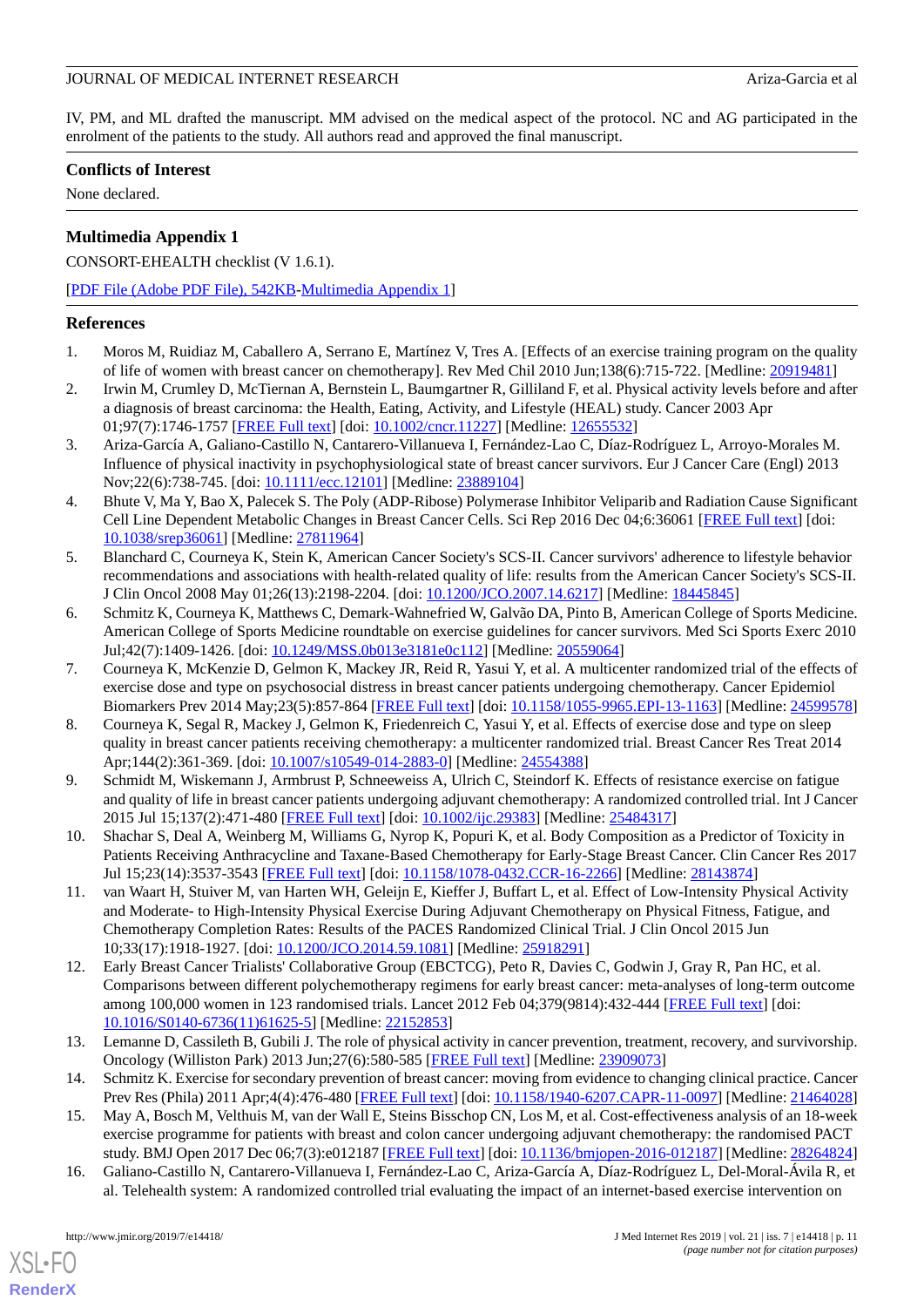quality of life, pain, muscle strength, and fatigue in breast cancer survivors. Cancer 2016 Jun 22;122(20):3166-3174. [doi: [10.1002/cncr.30172\]](http://dx.doi.org/10.1002/cncr.30172)

- <span id="page-11-0"></span>17. Galiano-Castillo N, Arroyo-Morales M, Lozano-Lozano M, Fernández-Lao C, Martín-Martín L, Del-Moral-Ávila R, et al. Effect of an Internet-based telehealth system on functional capacity and cognition in breast cancer survivors: a secondary analysis of a randomized controlled trial. Support Care Cancer 2017 Dec;25(11):3551-3559. [doi: [10.1007/s00520-017-3782-9\]](http://dx.doi.org/10.1007/s00520-017-3782-9) [Medline: [28639097](http://www.ncbi.nlm.nih.gov/entrez/query.fcgi?cmd=Retrieve&db=PubMed&list_uids=28639097&dopt=Abstract)]
- <span id="page-11-1"></span>18. Lee MK, Yun YH, Park H, Lee ES, Jung KH, Noh D. A Web-based self-management exercise and diet intervention for breast cancer survivors: pilot randomized controlled trial. Int J Nurs Stud 2014 Dec;51(12):1557-1567. [doi: [10.1016/j.ijnurstu.2014.04.012](http://dx.doi.org/10.1016/j.ijnurstu.2014.04.012)] [Medline: [24856854\]](http://www.ncbi.nlm.nih.gov/entrez/query.fcgi?cmd=Retrieve&db=PubMed&list_uids=24856854&dopt=Abstract)
- <span id="page-11-5"></span><span id="page-11-2"></span>19. Beck S, Eaton L, Echeverria C, Mooney K. SymptomCare@Home: Developing an Integrated Symptom Monitoring and Management System for Outpatients Receiving Chemotherapy. Comput Inform Nurs 2017 Oct;35(10):520-529 [\[FREE](http://europepmc.org/abstract/MED/28570285) [Full text\]](http://europepmc.org/abstract/MED/28570285) [doi: [10.1097/CIN.0000000000000364](http://dx.doi.org/10.1097/CIN.0000000000000364)] [Medline: [28570285\]](http://www.ncbi.nlm.nih.gov/entrez/query.fcgi?cmd=Retrieve&db=PubMed&list_uids=28570285&dopt=Abstract)
- <span id="page-11-6"></span>20. Ligibel J, Partridge A, Giobbie-Hurder A, Campbell N, Shockro L, Salinardi T, et al. Physical and psychological outcomes among women in a telephone-based exercise intervention during adjuvant therapy for early stage breast cancer. J Womens Health (Larchmt) 2010 Aug;19(8):1553-1559. [doi: [10.1089/jwh.2009.1760\]](http://dx.doi.org/10.1089/jwh.2009.1760) [Medline: [20629579](http://www.ncbi.nlm.nih.gov/entrez/query.fcgi?cmd=Retrieve&db=PubMed&list_uids=20629579&dopt=Abstract)]
- <span id="page-11-3"></span>21. Lustria M, Noar S, Cortese J, Van Stee SK, Glueckauf R, Lee J. A meta-analysis of web-delivered tailored health behavior change interventions. J Health Commun 2013;18(9):1039-1069. [doi: [10.1080/10810730.2013.768727\]](http://dx.doi.org/10.1080/10810730.2013.768727) [Medline: [23750972\]](http://www.ncbi.nlm.nih.gov/entrez/query.fcgi?cmd=Retrieve&db=PubMed&list_uids=23750972&dopt=Abstract)
- <span id="page-11-4"></span>22. Tuong W, Larsen E, Armstrong A. Videos to influence: a systematic review of effectiveness of video-based education in modifying health behaviors. J Behav Med 2014 Apr;37(2):218-233. [doi: [10.1007/s10865-012-9480-7](http://dx.doi.org/10.1007/s10865-012-9480-7)] [Medline: [23188480](http://www.ncbi.nlm.nih.gov/entrez/query.fcgi?cmd=Retrieve&db=PubMed&list_uids=23188480&dopt=Abstract)]
- <span id="page-11-7"></span>23. Richardson A, Ream E. Self-care behaviours initiated by chemotherapy patients in response to fatigue. Int J Nurs Stud 1997 Feb;34(1):35-43. [Medline: [9055119](http://www.ncbi.nlm.nih.gov/entrez/query.fcgi?cmd=Retrieve&db=PubMed&list_uids=9055119&dopt=Abstract)]
- <span id="page-11-8"></span>24. World Medical Association. World Medical Association Declaration of Helsinki: ethical principles for medical research involving human subjects. JAMA 2013 Nov 27;310(20):2191-2194. [doi: [10.1001/jama.2013.281053\]](http://dx.doi.org/10.1001/jama.2013.281053) [Medline: [24141714\]](http://www.ncbi.nlm.nih.gov/entrez/query.fcgi?cmd=Retrieve&db=PubMed&list_uids=24141714&dopt=Abstract)
- <span id="page-11-10"></span><span id="page-11-9"></span>25. Park J, Lee J, Oh M, Park H, Chae J, Kim D, et al. The effect of oncologists' exercise recommendations on the level of exercise and quality of life in survivors of breast and colorectal cancer: A randomized controlled trial. Cancer 2015 Aug 15;121(16):2740-2748 [[FREE Full text](https://doi.org/10.1002/cncr.29400)] [doi: [10.1002/cncr.29400\]](http://dx.doi.org/10.1002/cncr.29400) [Medline: [25965782\]](http://www.ncbi.nlm.nih.gov/entrez/query.fcgi?cmd=Retrieve&db=PubMed&list_uids=25965782&dopt=Abstract)
- <span id="page-11-11"></span>26. CUIDATE. URL:<http://wpd.ugr.es/~unidadcuidate/wordpress/> [accessed 2019-06-27]
- 27. Nes BM, Janszky I, Wisløff U, Støylen A, Karlsen T. Age-predicted maximal heart rate in healthy subjects: The HUNT Fitness Study. Scand J Med Sci Sports 2012 Feb 29;23(6):697-704. [doi: [10.1111/j.1600-0838.2012.01445.x\]](http://dx.doi.org/10.1111/j.1600-0838.2012.01445.x)
- <span id="page-11-12"></span>28. Holland A, Spruit M, Troosters T, Puhan M, Pepin V, Saey D, et al. An official European Respiratory Society/American Thoracic Society technical standard: field walking tests in chronic respiratory disease. Eur Respir J 2014 Dec;44(6):1428-1446 [[FREE Full text](http://erj.ersjournals.com/cgi/pmidlookup?view=long&pmid=25359355)] [doi: [10.1183/09031936.00150314](http://dx.doi.org/10.1183/09031936.00150314)] [Medline: [25359355](http://www.ncbi.nlm.nih.gov/entrez/query.fcgi?cmd=Retrieve&db=PubMed&list_uids=25359355&dopt=Abstract)]
- <span id="page-11-14"></span><span id="page-11-13"></span>29. Laskin J, Bundy S, Marron H, Moore H, Swanson M, Blair M, et al. Using a treadmill for the 6-minute walk test: reliability and validity. J Cardiopulm Rehabil Prev 2007;27(6):407-410. [doi: [10.1097/01.HCR.0000300270.45881.d0\]](http://dx.doi.org/10.1097/01.HCR.0000300270.45881.d0) [Medline: [18197077](http://www.ncbi.nlm.nih.gov/entrez/query.fcgi?cmd=Retrieve&db=PubMed&list_uids=18197077&dopt=Abstract)]
- <span id="page-11-15"></span>30. Enright PL, Sherrill DL. Reference equations for the six-minute walk in healthy adults. Am J Respir Crit Care Med 1998 Nov;158(5 Pt 1):1384-1387. [doi: [10.1164/ajrccm.158.5.9710086\]](http://dx.doi.org/10.1164/ajrccm.158.5.9710086) [Medline: [9817683\]](http://www.ncbi.nlm.nih.gov/entrez/query.fcgi?cmd=Retrieve&db=PubMed&list_uids=9817683&dopt=Abstract)
- <span id="page-11-16"></span>31. McGill S, Childs A, Liebenson C. Endurance times for low back stabilization exercises: clinical targets for testing and training from a normal database. Arch Phys Med Rehabil 1999 Aug;80(8):941-944. [Medline: [10453772](http://www.ncbi.nlm.nih.gov/entrez/query.fcgi?cmd=Retrieve&db=PubMed&list_uids=10453772&dopt=Abstract)]
- <span id="page-11-17"></span>32. Ritchie C, Trost S, Brown W, Armit C. Reliability and validity of physical fitness field tests for adults aged 55 to 70 years. J Sci Med Sport 2005 Mar;8(1):61-70. [Medline: [15887902\]](http://www.ncbi.nlm.nih.gov/entrez/query.fcgi?cmd=Retrieve&db=PubMed&list_uids=15887902&dopt=Abstract)
- <span id="page-11-18"></span>33. Imagama S, Matsuyama Y, Hasegawa Y, Sakai Y, Ito Z, Ishiguro N, et al. Back muscle strength and spinal mobility are predictors of quality of life in middle-aged and elderly males. Eur Spine J 2011 Jun;20(6):954-961 [\[FREE Full text\]](http://europepmc.org/abstract/MED/21072545) [doi: [10.1007/s00586-010-1606-4\]](http://dx.doi.org/10.1007/s00586-010-1606-4) [Medline: [21072545](http://www.ncbi.nlm.nih.gov/entrez/query.fcgi?cmd=Retrieve&db=PubMed&list_uids=21072545&dopt=Abstract)]
- <span id="page-11-20"></span><span id="page-11-19"></span>34. Jakobsen L, Rask I, Kondrup J. Validation of handgrip strength and endurance as a measure of physical function and quality of life in healthy subjects and patients. Nutrition 2010 May;26(5):542-550. [doi: [10.1016/j.nut.2009.06.015\]](http://dx.doi.org/10.1016/j.nut.2009.06.015) [Medline: [19804953](http://www.ncbi.nlm.nih.gov/entrez/query.fcgi?cmd=Retrieve&db=PubMed&list_uids=19804953&dopt=Abstract)]
- 35. Sonnenschein E, Kim M, Pasternack B, Toniolo P. Sources of variability in waist and hip measurements in middle-aged women. Am J Epidemiol 1993 Sep 01;138(5):301-309. [doi: [10.1093/oxfordjournals.aje.a116859](http://dx.doi.org/10.1093/oxfordjournals.aje.a116859)] [Medline: [8356968\]](http://www.ncbi.nlm.nih.gov/entrez/query.fcgi?cmd=Retrieve&db=PubMed&list_uids=8356968&dopt=Abstract)
- 36. Thomas E, Frost G, Harrington T, Bell J. Validation of 'InBody' Bioelectrical Impedance by Whole Body MRI. Laboratory Report 2001:1-2 [\[FREE Full text\]](https://pdfs.semanticscholar.org/ef9d/6adee85fbfd92eff31c55b030272bb198202.pdf)
- 37. Cheema B, Gaul C, Lane K, Fiatarone Singh MA. Progressive resistance training in breast cancer: a systematic review of clinical trials. Breast Cancer Res Treat 2008 May;109(1):9-26. [doi: [10.1007/s10549-007-9638-0](http://dx.doi.org/10.1007/s10549-007-9638-0)] [Medline: [17624588\]](http://www.ncbi.nlm.nih.gov/entrez/query.fcgi?cmd=Retrieve&db=PubMed&list_uids=17624588&dopt=Abstract)
- 38. Knols R, Aaronson N, Uebelhart D, Fransen J, Aufdemkampe G. Physical exercise in cancer patients during and after medical treatment: a systematic review of randomized and controlled clinical trials. J Clin Oncol 2005 Jun 01;23(16):3830-3842. [doi: [10.1200/JCO.2005.02.148](http://dx.doi.org/10.1200/JCO.2005.02.148)] [Medline: [15923576\]](http://www.ncbi.nlm.nih.gov/entrez/query.fcgi?cmd=Retrieve&db=PubMed&list_uids=15923576&dopt=Abstract)
- 39. Kuchinski A, Reading M, Lash A. Treatment-related fatigue and exercise in patients with cancer: a systematic review. Medsurg Nurs 2009;18(3):174-180. [Medline: [19591364\]](http://www.ncbi.nlm.nih.gov/entrez/query.fcgi?cmd=Retrieve&db=PubMed&list_uids=19591364&dopt=Abstract)

[XSL](http://www.w3.org/Style/XSL)•FO **[RenderX](http://www.renderx.com/)**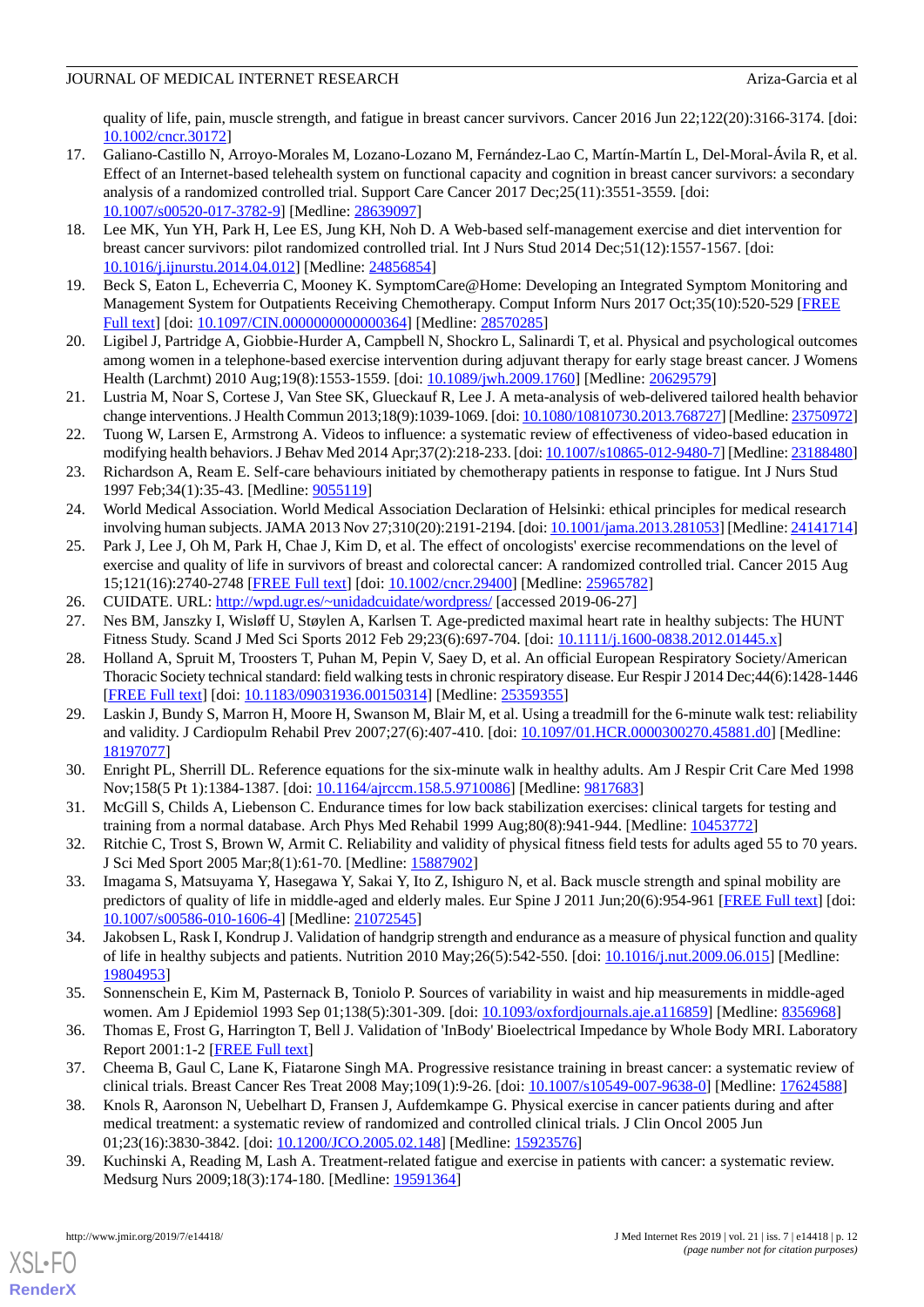- <span id="page-12-0"></span>40. Velthuis M, Agasi-Idenburg S, Aufdemkampe G, Wittink H. The effect of physical exercise on cancer-related fatigue during cancer treatment: a meta-analysis of randomised controlled trials. Clin Oncol (R Coll Radiol) 2010 Apr;22(3):208-221. [doi: [10.1016/j.clon.2009.12.005](http://dx.doi.org/10.1016/j.clon.2009.12.005)] [Medline: [20110159\]](http://www.ncbi.nlm.nih.gov/entrez/query.fcgi?cmd=Retrieve&db=PubMed&list_uids=20110159&dopt=Abstract)
- <span id="page-12-1"></span>41. Jones L, Fels D, West M, Allen J, Broadwater G, Barry W, et al. Modulation of circulating angiogenic factors and tumor biology by aerobic training in breast cancer patients receiving neoadjuvant chemotherapy. Cancer Prev Res (Phila) 2013 Sep;6(9):925-937 [[FREE Full text](http://cancerpreventionresearch.aacrjournals.org/cgi/pmidlookup?view=long&pmid=23842792)] [doi: [10.1158/1940-6207.CAPR-12-0416](http://dx.doi.org/10.1158/1940-6207.CAPR-12-0416)] [Medline: [23842792](http://www.ncbi.nlm.nih.gov/entrez/query.fcgi?cmd=Retrieve&db=PubMed&list_uids=23842792&dopt=Abstract)]
- <span id="page-12-3"></span><span id="page-12-2"></span>42. Dethlefsen C, Pedersen KS, Hojman P. Every exercise bout matters: linking systemic exercise responses to breast cancer control. Breast Cancer Res Treat 2017 Dec;162(3):399-408. [doi: [10.1007/s10549-017-4129-4](http://dx.doi.org/10.1007/s10549-017-4129-4)] [Medline: [28138894\]](http://www.ncbi.nlm.nih.gov/entrez/query.fcgi?cmd=Retrieve&db=PubMed&list_uids=28138894&dopt=Abstract)
- <span id="page-12-4"></span>43. Granger C, Holland A, Gordon I, Denehy L. Minimal important difference of the 6-minute walk distance in lung cancer. Chron Respir Dis 2015 May;12(2):146-154. [doi: [10.1177/1479972315575715](http://dx.doi.org/10.1177/1479972315575715)] [Medline: [25749346\]](http://www.ncbi.nlm.nih.gov/entrez/query.fcgi?cmd=Retrieve&db=PubMed&list_uids=25749346&dopt=Abstract)
- <span id="page-12-5"></span>44. Schmidt K, Vogt L, Thiel C, Jäger E, Banzer W. Validity of the six-minute walk test in cancer patients. Int J Sports Med 2013 Jul;34(7):631-636. [doi: [10.1055/s-0032-1323746](http://dx.doi.org/10.1055/s-0032-1323746)] [Medline: [23444095](http://www.ncbi.nlm.nih.gov/entrez/query.fcgi?cmd=Retrieve&db=PubMed&list_uids=23444095&dopt=Abstract)]
- <span id="page-12-6"></span>45. Mutrie N, Campbell A, Whyte F, McConnachie A, Emslie C, Lee L, et al. Benefits of supervised group exercise programme for women being treated for early stage breast cancer: pragmatic randomised controlled trial. BMJ 2007 Mar 10;334(7592):517 [[FREE Full text](http://europepmc.org/abstract/MED/17307761)] [doi: [10.1136/bmj.39094.648553.AE](http://dx.doi.org/10.1136/bmj.39094.648553.AE)] [Medline: [17307761\]](http://www.ncbi.nlm.nih.gov/entrez/query.fcgi?cmd=Retrieve&db=PubMed&list_uids=17307761&dopt=Abstract)
- <span id="page-12-7"></span>46. Toohey K, Pumpa K, Arnolda L, Cooke J, Yip D, Craft P, et al. A pilot study examining the effects of low-volume high-intensity interval training and continuous low to moderate intensity training on quality of life, functional capacity and cardiovascular risk factors in cancer survivors. PeerJ 2016;4:e2613 [[FREE Full text](https://doi.org/10.7717/peerj.2613)] [doi: [10.7717/peerj.2613](http://dx.doi.org/10.7717/peerj.2613)] [Medline: [27781180](http://www.ncbi.nlm.nih.gov/entrez/query.fcgi?cmd=Retrieve&db=PubMed&list_uids=27781180&dopt=Abstract)]
- <span id="page-12-8"></span>47. McCue M, Fairman A, Pramuka M. Enhancing quality of life through telerehabilitation. Phys Med Rehabil Clin N Am 2010 Feb;21(1):195-205. [doi: [10.1016/j.pmr.2009.07.005\]](http://dx.doi.org/10.1016/j.pmr.2009.07.005) [Medline: [19951786](http://www.ncbi.nlm.nih.gov/entrez/query.fcgi?cmd=Retrieve&db=PubMed&list_uids=19951786&dopt=Abstract)]
- <span id="page-12-9"></span>48. Ma Z. Effect of anthracycline combined with aerobic exercise on the treatment of breast cancer. Pak J Pharm Sci 2018 May;31(3(Special)):1125-1129. [Medline: [29735461](http://www.ncbi.nlm.nih.gov/entrez/query.fcgi?cmd=Retrieve&db=PubMed&list_uids=29735461&dopt=Abstract)]
- <span id="page-12-10"></span>49. Jones L, Eves N, Courneya K, Chiu B, Baracos V, Hanson J, et al. Effects of exercise training on antitumor efficacy of doxorubicin in MDA-MB-231 breast cancer xenografts. Clin Cancer Res 2005 Sep 15;11(18):6695-6698 [\[FREE Full text](http://clincancerres.aacrjournals.org/cgi/pmidlookup?view=long&pmid=16166449)] [doi: [10.1158/1078-0432.CCR-05-0844\]](http://dx.doi.org/10.1158/1078-0432.CCR-05-0844) [Medline: [16166449\]](http://www.ncbi.nlm.nih.gov/entrez/query.fcgi?cmd=Retrieve&db=PubMed&list_uids=16166449&dopt=Abstract)
- <span id="page-12-11"></span>50. Gilliam L, St Clair DK. Chemotherapy-induced weakness and fatigue in skeletal muscle: the role of oxidative stress. Antioxid Redox Signal 2011 Nov 01;15(9):2543-2563 [[FREE Full text](http://europepmc.org/abstract/MED/21457105)] [doi: [10.1089/ars.2011.3965\]](http://dx.doi.org/10.1089/ars.2011.3965) [Medline: [21457105](http://www.ncbi.nlm.nih.gov/entrez/query.fcgi?cmd=Retrieve&db=PubMed&list_uids=21457105&dopt=Abstract)]
- <span id="page-12-12"></span>51. Adams S, Segal R, McKenzie D, Vallerand J, Morielli A, Mackey J, et al. Impact of resistance and aerobic exercise on sarcopenia and dynapenia in breast cancer patients receiving adjuvant chemotherapy: a multicenter randomized controlled trial. Breast Cancer Res Treat 2016 Dec;158(3):497-507. [doi: [10.1007/s10549-016-3900-2\]](http://dx.doi.org/10.1007/s10549-016-3900-2) [Medline: [27394134\]](http://www.ncbi.nlm.nih.gov/entrez/query.fcgi?cmd=Retrieve&db=PubMed&list_uids=27394134&dopt=Abstract)
- <span id="page-12-13"></span>52. Kim J, Shin Y, Suk M. Effect of a 12-week walking exercise program on body composition and immune cell count in patients with breast cancer who are undergoing chemotherapy. J Exerc Nutrition Biochem 2015 Sep;19(3):255-262 [\[FREE](http://europepmc.org/abstract/MED/26525495) [Full text\]](http://europepmc.org/abstract/MED/26525495) [doi: [10.5717/jenb.2015.15092812](http://dx.doi.org/10.5717/jenb.2015.15092812)] [Medline: [26525495](http://www.ncbi.nlm.nih.gov/entrez/query.fcgi?cmd=Retrieve&db=PubMed&list_uids=26525495&dopt=Abstract)]
- <span id="page-12-15"></span><span id="page-12-14"></span>53. Cantarero-Villanueva I, Galiano-Castillo N, Fernández-Lao C, Diaz-Rodríguez L, Fernández-Pérez AM, Sánchez MJ, et al. The influence of body mass index on survival in breast cancer patients. Clin Breast Cancer 2015 Apr;15(2):e117-e123. [doi: [10.1016/j.clbc.2014.11.006\]](http://dx.doi.org/10.1016/j.clbc.2014.11.006) [Medline: [25499695](http://www.ncbi.nlm.nih.gov/entrez/query.fcgi?cmd=Retrieve&db=PubMed&list_uids=25499695&dopt=Abstract)]
- <span id="page-12-16"></span>54. Chan D, Vieira A, Aune D, Bandera EV, Greenwood DC, McTiernan A, et al. Body mass index and survival in women with breast cancer-systematic literature review and meta-analysis of 82 follow-up studies. Ann Oncol 2014 Oct;25(10):1901-1914 [\[FREE Full text\]](http://europepmc.org/abstract/MED/24769692) [doi: [10.1093/annonc/mdu042\]](http://dx.doi.org/10.1093/annonc/mdu042) [Medline: [24769692\]](http://www.ncbi.nlm.nih.gov/entrez/query.fcgi?cmd=Retrieve&db=PubMed&list_uids=24769692&dopt=Abstract)
- 55. Majed B, Moreau T, Asselain B, Curie Institute Breast Cancer Group. Overweight, obesity and breast cancer prognosis: optimal body size indicator cut-points. Breast Cancer Res Treat 2009 May;115(1):193-203. [doi: [10.1007/s10549-008-0065-7\]](http://dx.doi.org/10.1007/s10549-008-0065-7) [Medline: [18546073](http://www.ncbi.nlm.nih.gov/entrez/query.fcgi?cmd=Retrieve&db=PubMed&list_uids=18546073&dopt=Abstract)]
- 56. Rock C, Byers T, Colditz G, Demark-Wahnefried W, Ganz P, Wolin K, ExerciseNutrition to Enhance RecoveryGood Health for You (ENERGY) Trial Group. Reducing breast cancer recurrence with weight loss, a vanguard trial: the Exercise and Nutrition to Enhance Recovery and Good Health for You (ENERGY) Trial. Contemp Clin Trials 2013 Mar;34(2):282-295 [[FREE Full text](http://europepmc.org/abstract/MED/23266440)] [doi: [10.1016/j.cct.2012.12.003](http://dx.doi.org/10.1016/j.cct.2012.12.003)] [Medline: [23266440\]](http://www.ncbi.nlm.nih.gov/entrez/query.fcgi?cmd=Retrieve&db=PubMed&list_uids=23266440&dopt=Abstract)

#### **Abbreviations**

**RCT:** randomized controlled trial